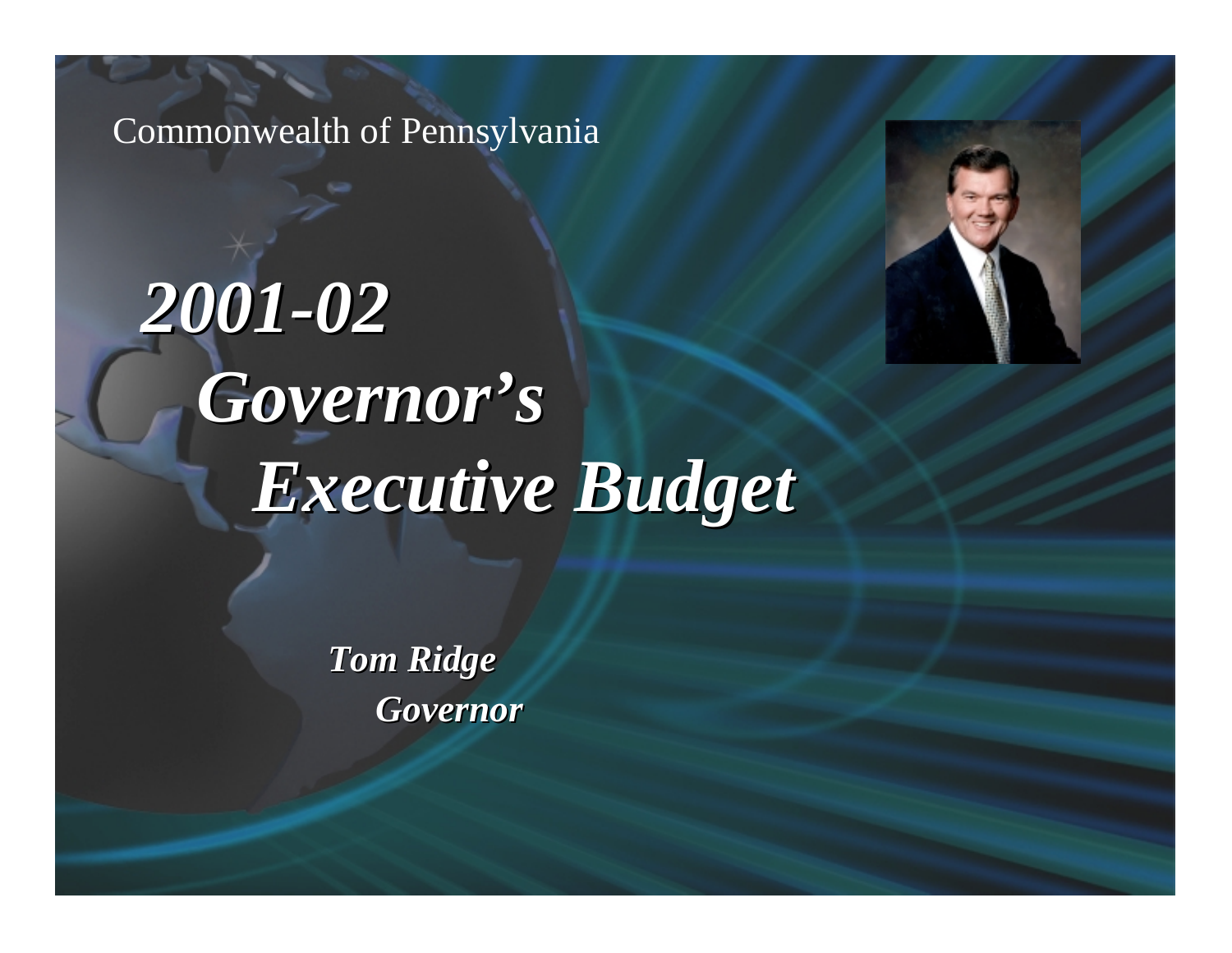## **2001 2001-02 BUDGET BACKDROP -02 BUDGET BACKDROP 02 BUDGET BACKDROP**

**Economy has slowed dramatically** 

**Predictions of a quick recovery are critical** 

**Revenue collections have been erratic** 

**Relying on strong personal income tax collections this Spring collections this Spring collections this Spring**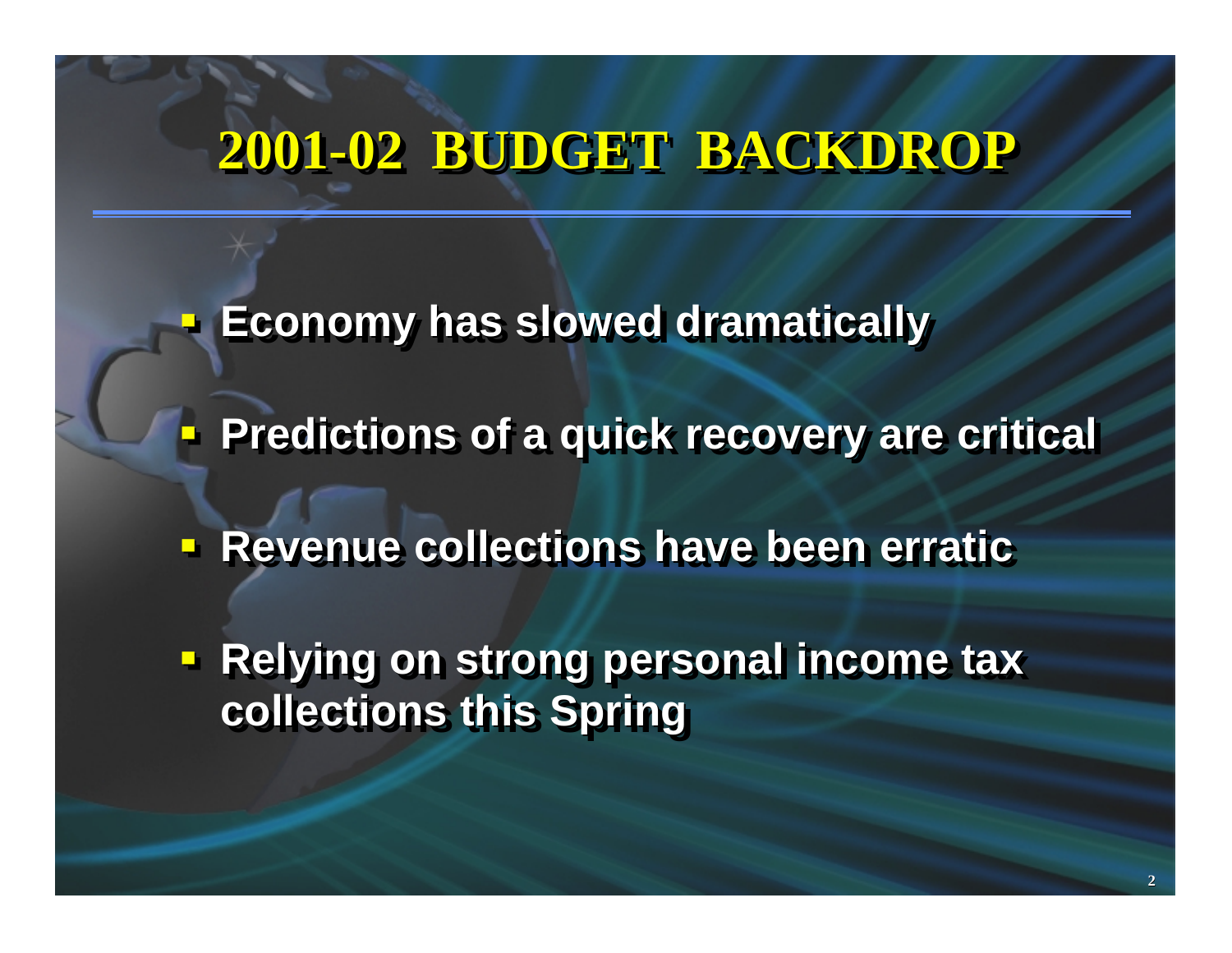### **Real Gross Domestic Product**



**Calendar Quarter**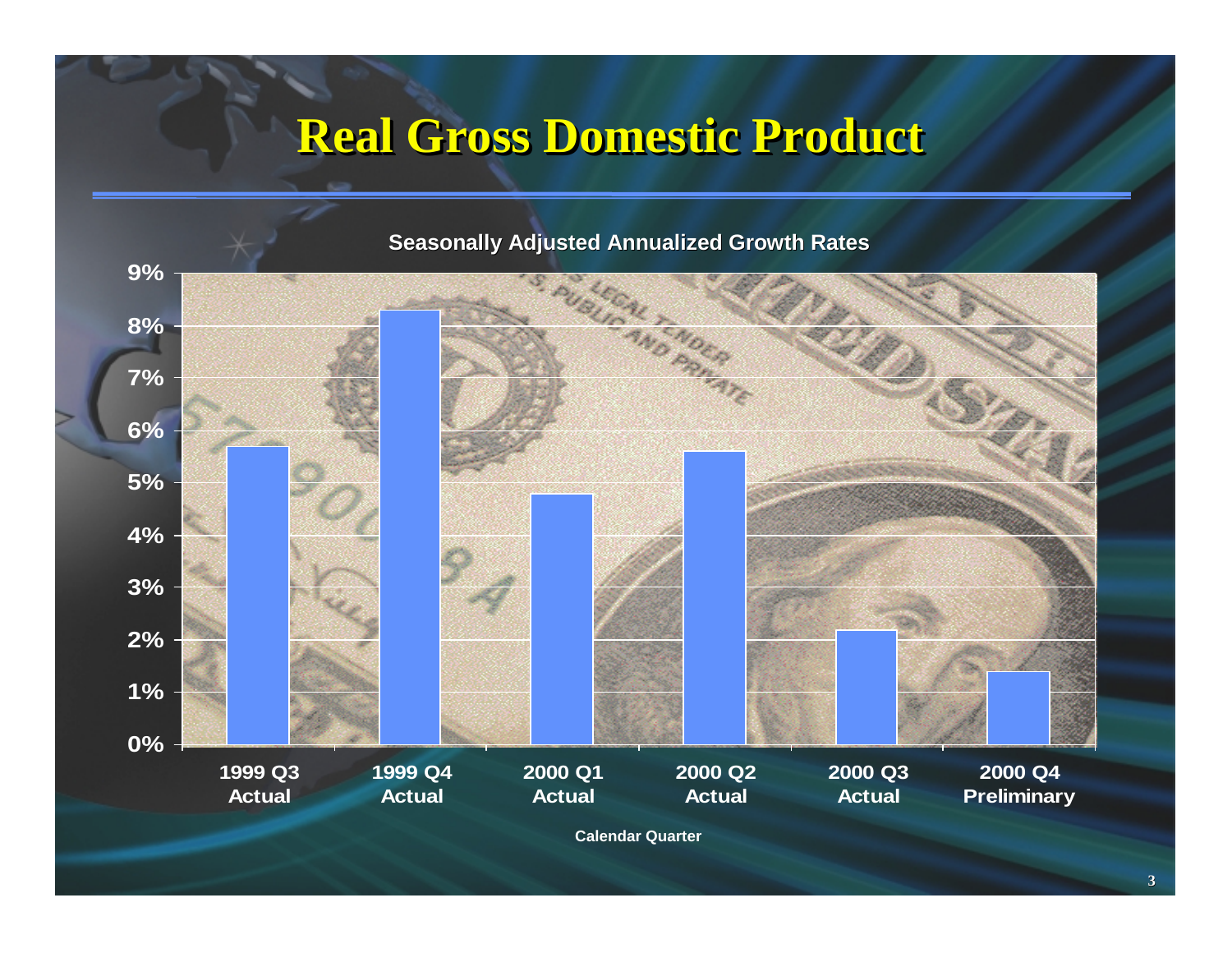### **Real Gross Domestic Product**

#### **Annual Rates of Growth**

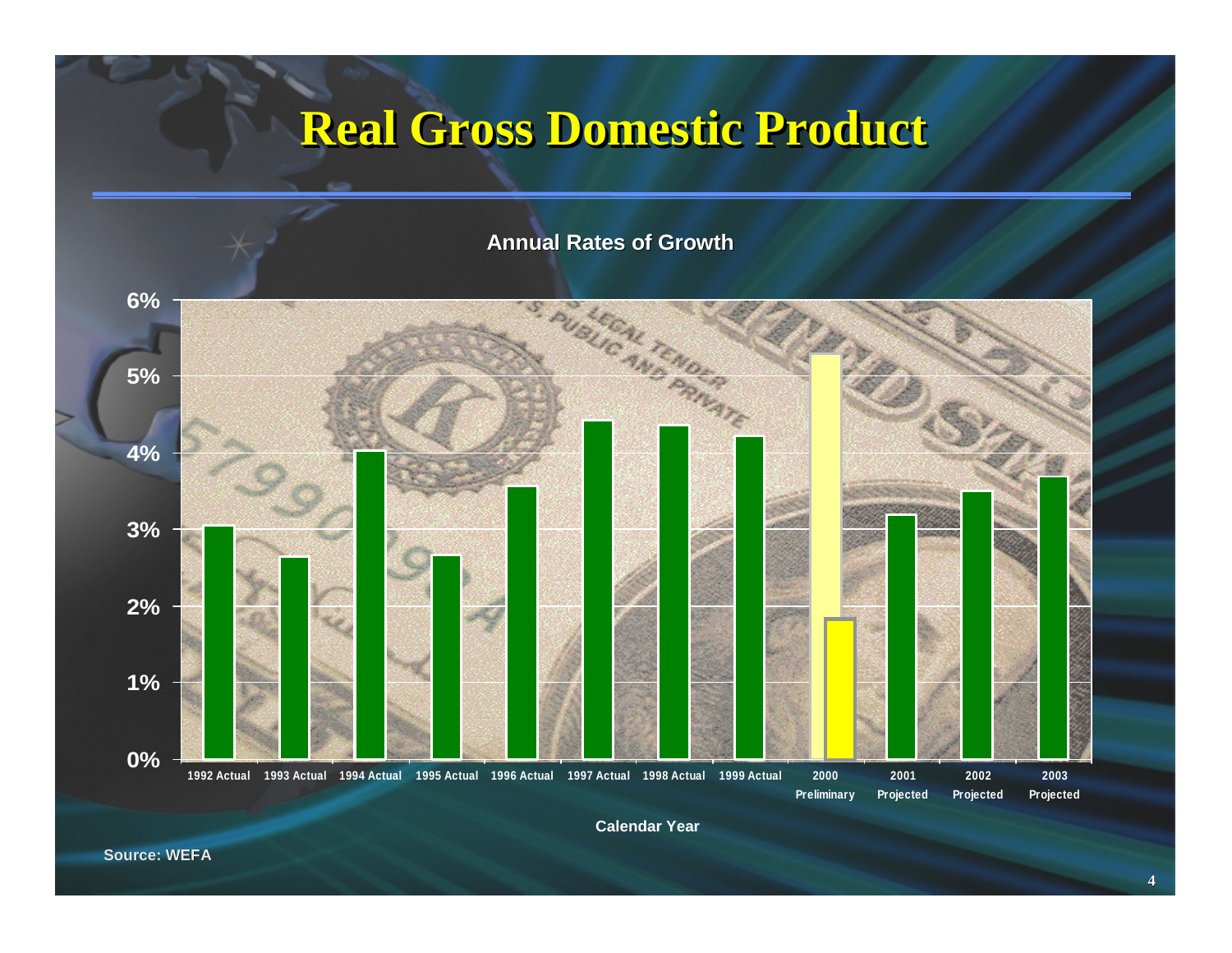### **U.S. Retail Sales U.S. Retail Sales U.S. Retail Sales**

#### **(Million Dollar Seasonally Adjusted) (Million Dollar Seasonally Adjusted)**

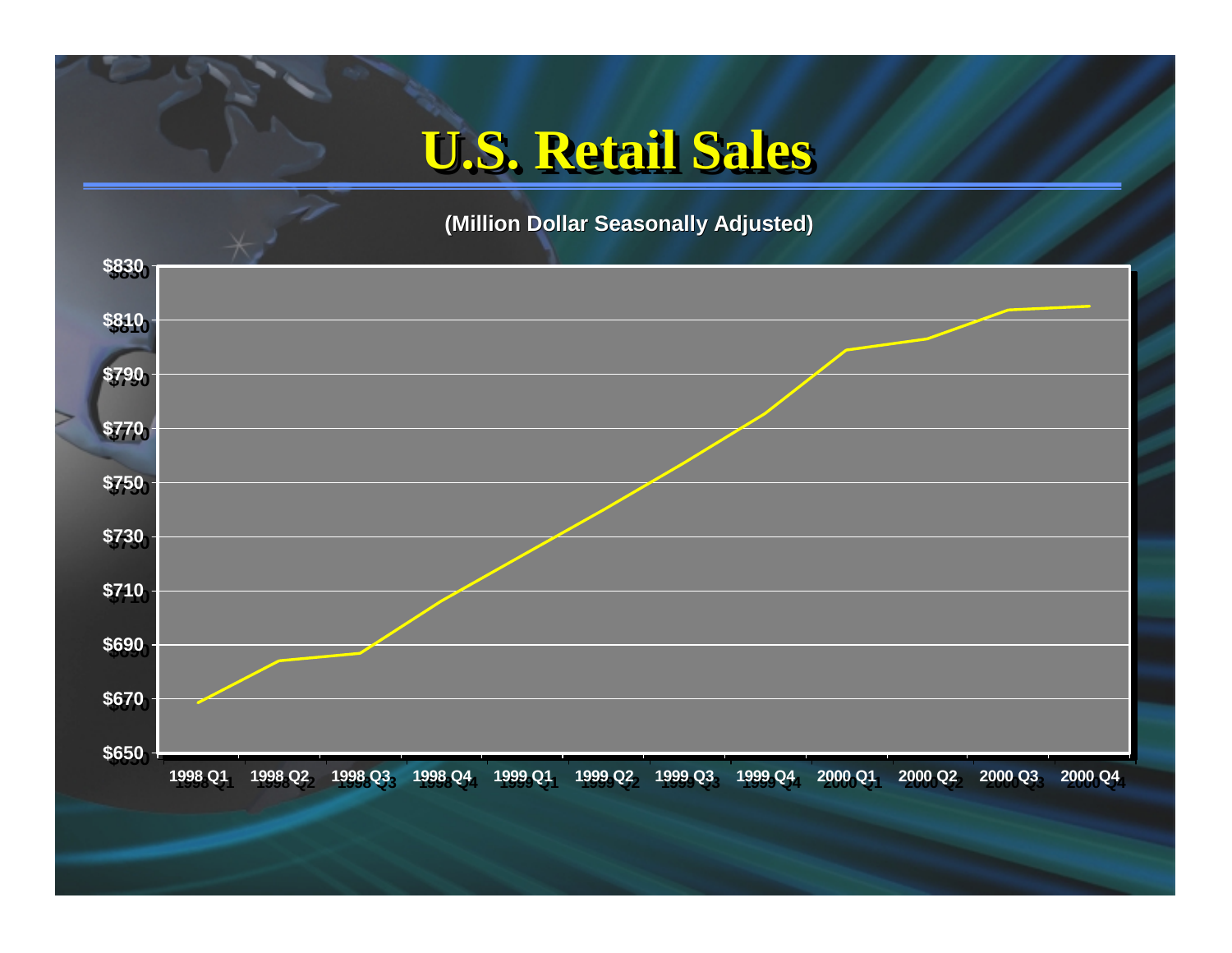### **General Fund Revenues Compared to Estimate General Fund Revenues Compared to Estimate General Fund Revenues Compared to Estimate**

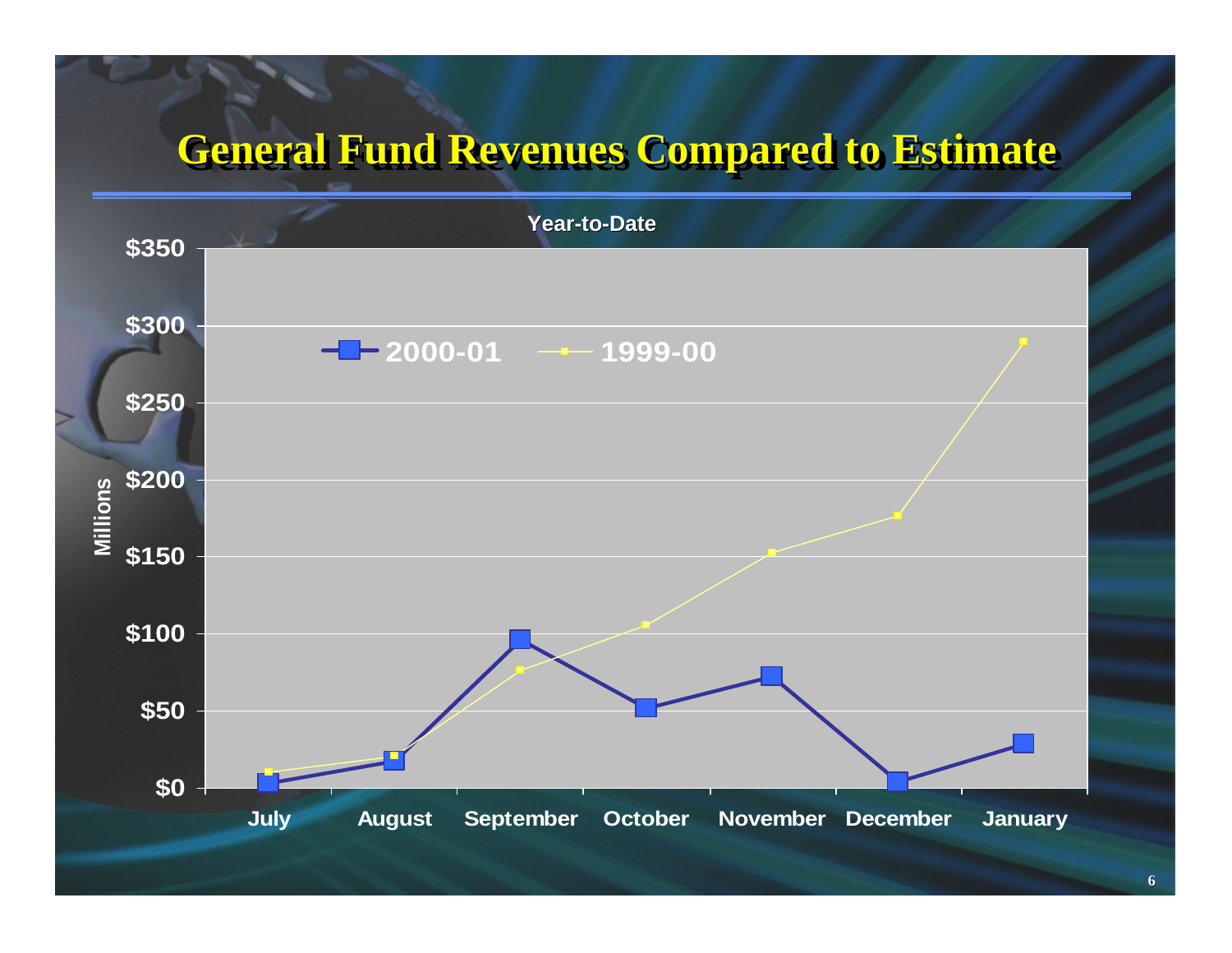#### **GENERAL FUND GENERAL FUND GENERAL FUND Actual and Revised 2000-01 Actual and Revised 2000 Actual and Revised 2000-01 Revenues Compared to Estimate Revenues Compared to Estimate Revenues Compared to Estimate**

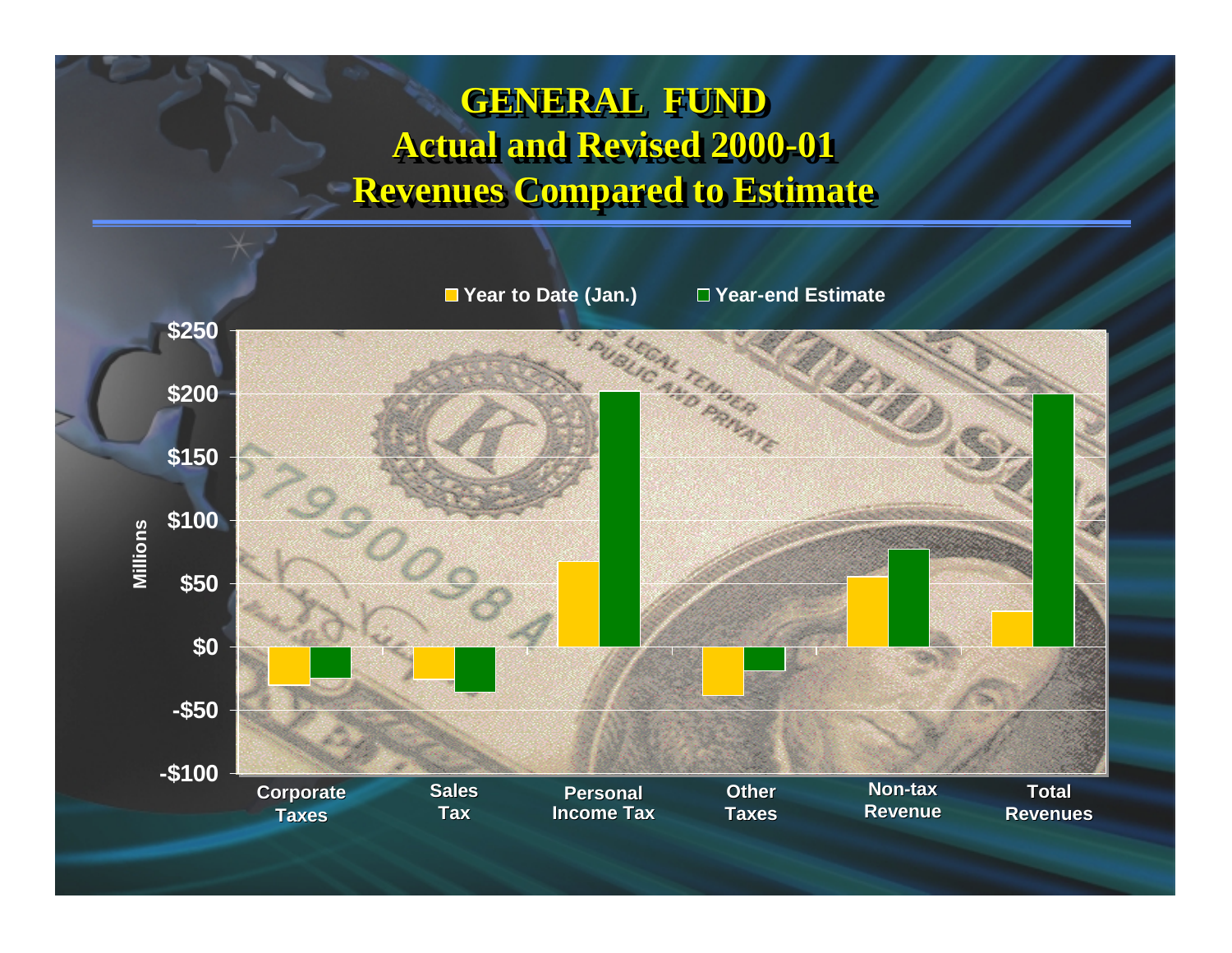## **General Fund General Fund General Fund**

|                                 |                   | 2000-01                  | <b>Millions</b>           | 2001-02                 |
|---------------------------------|-------------------|--------------------------|---------------------------|-------------------------|
| Beginning Balance  \$           |                   | 610                      | $\boldsymbol{\mathsf{s}}$ | 313                     |
| <b>Receipts</b>                 |                   | 19,650                   |                           | 20,509                  |
| Tax Reductions                  |                   | $\overline{\phantom{a}}$ |                           | $-45$                   |
| <b>Funds Available</b><br>.     | $\boldsymbol{\$}$ | 20,260                   | $\boldsymbol{s}$          | 20,777                  |
| Appropriated                    |                   | $-19,979$                |                           | $-20,772$               |
| Lapses                          |                   | 87                       |                           |                         |
| Closing Balance  \$             |                   | 368                      | $\boldsymbol{\$}$         | $\overline{\mathbf{5}}$ |
| Less Transfer to Rainy Day Fund |                   | $-55$                    |                           | $-1$                    |
| <b>Ending Balance</b><br>.      | $\clubsuit$       | 313                      | S                         | $\blacktriangle$        |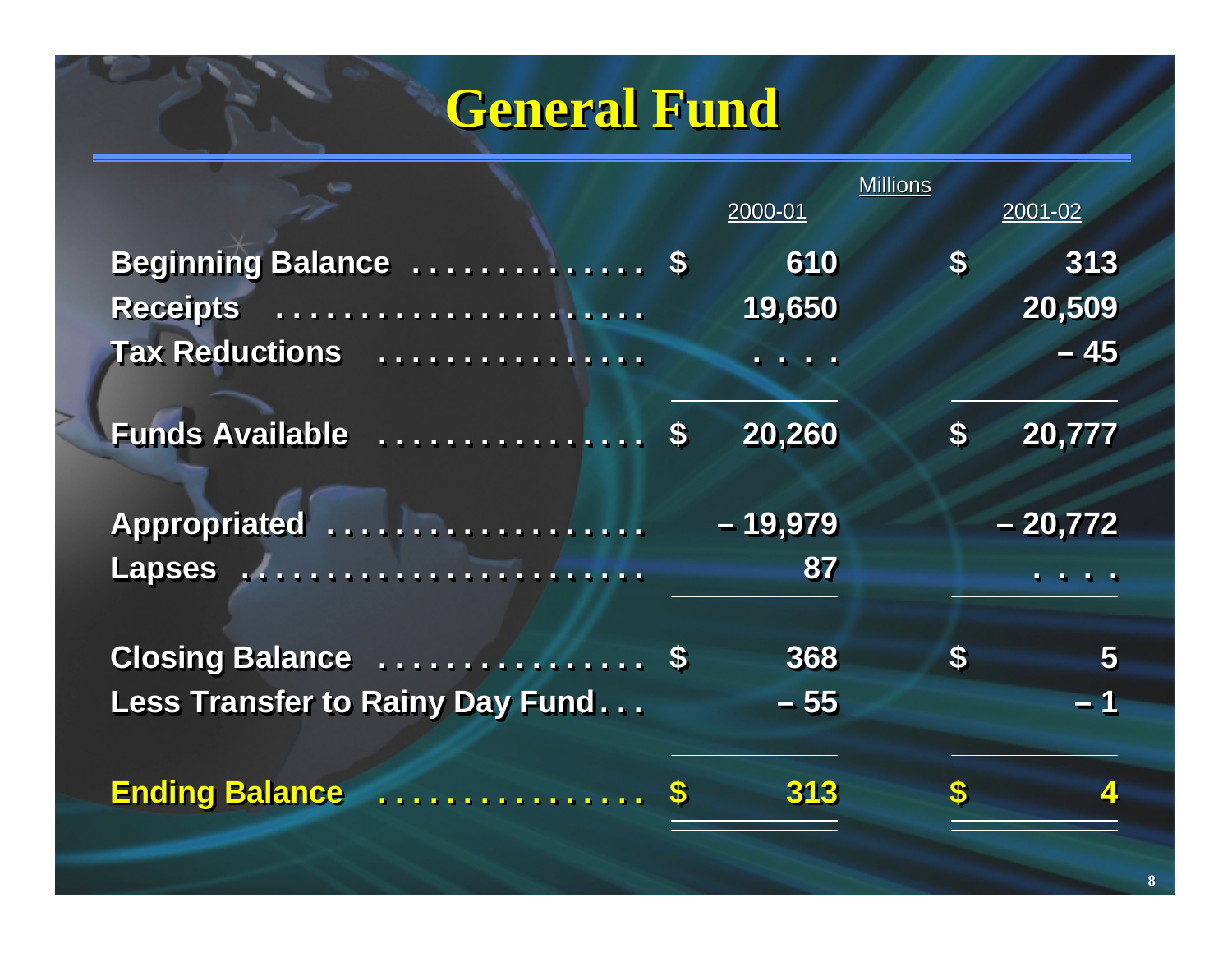### **2001-02 Tax Cuts -02 Tax Cuts 02 Tax Cuts**

| Capital Stock & Franchise Tax                                                                                                                                                                                   | $-172.3$   |  |
|-----------------------------------------------------------------------------------------------------------------------------------------------------------------------------------------------------------------|------------|--|
| One and one-half mill reduction effective January 2001.<br><b>Additional one mill reduction effective January 2002.</b><br>Phase-out by one mill annual reductions of the tax rate<br>until eliminated in 2009. |            |  |
| Personal Income Tax                                                                                                                                                                                             | $-17.8$    |  |
| Increase dependent allowance by \$1,000 to \$8,500.                                                                                                                                                             |            |  |
| Sales and Use Tax<br><b>Personal Computer Plus Tax Holiday.</b>                                                                                                                                                 | $-10.7$    |  |
| <b>Job Creation and Neighborhood Assistance Tax</b><br><b>Credits</b>                                                                                                                                           | $-14.5$    |  |
| <b>Repeal Nuisance Taxes</b>                                                                                                                                                                                    | <u>  6</u> |  |
|                                                                                                                                                                                                                 |            |  |

#### *Total Tax Cut* **\$ – 216.9** *Total Tax Cut Total Tax Cut* **\$ – 216.9**

*\_\_\_\_\_\_\_\_\_*

*\_\_\_\_\_\_\_\_\_ \_\_\_\_\_\_\_\_\_*

**Millions**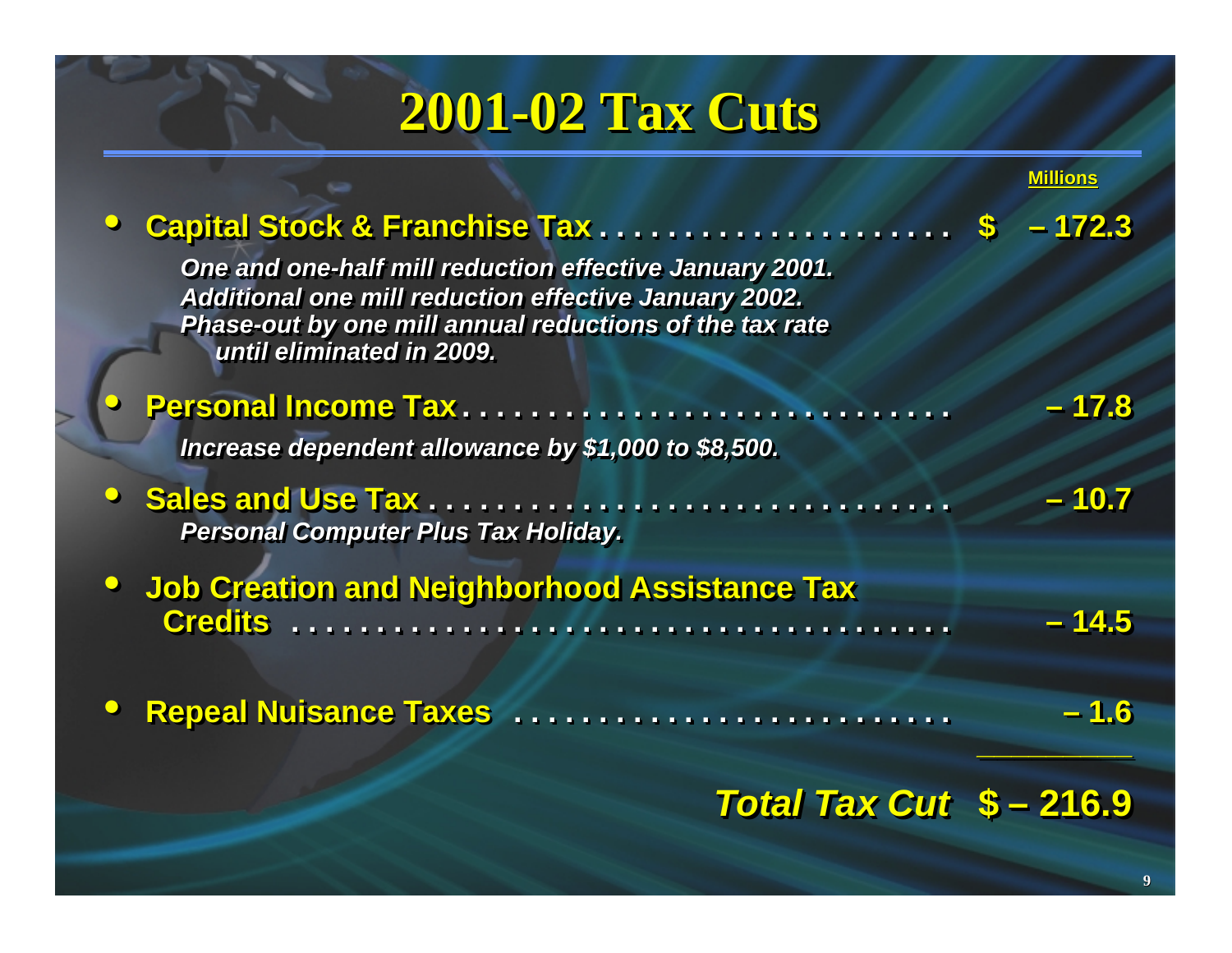### **INCOME TAX FORGIVENESS INCOME TAX FORGIVENESS**

### **Maximum Tax Savings for a Family of Four**

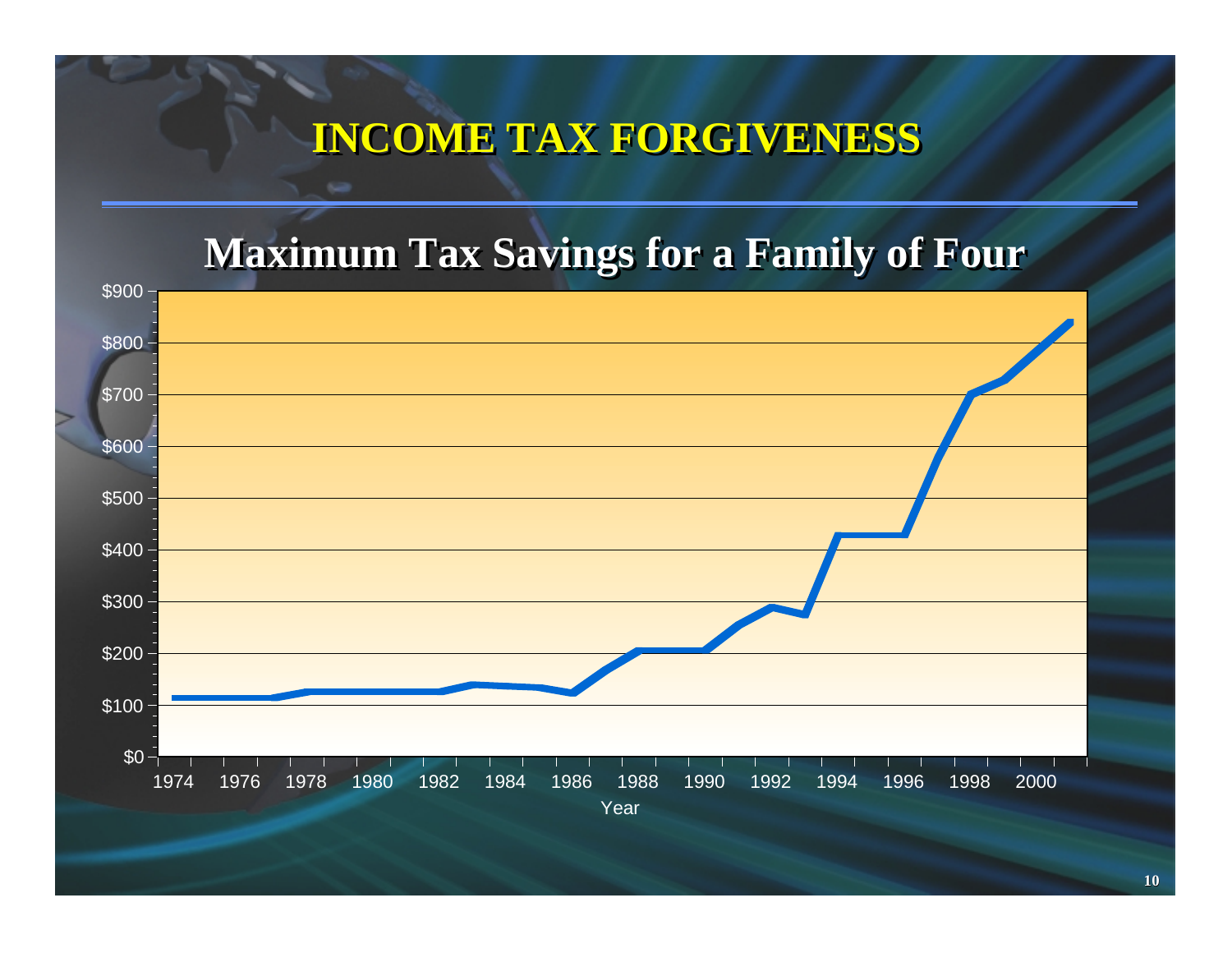### **INCOME TAX FORGIVENESS INCOME TAX FORGIVENESS**

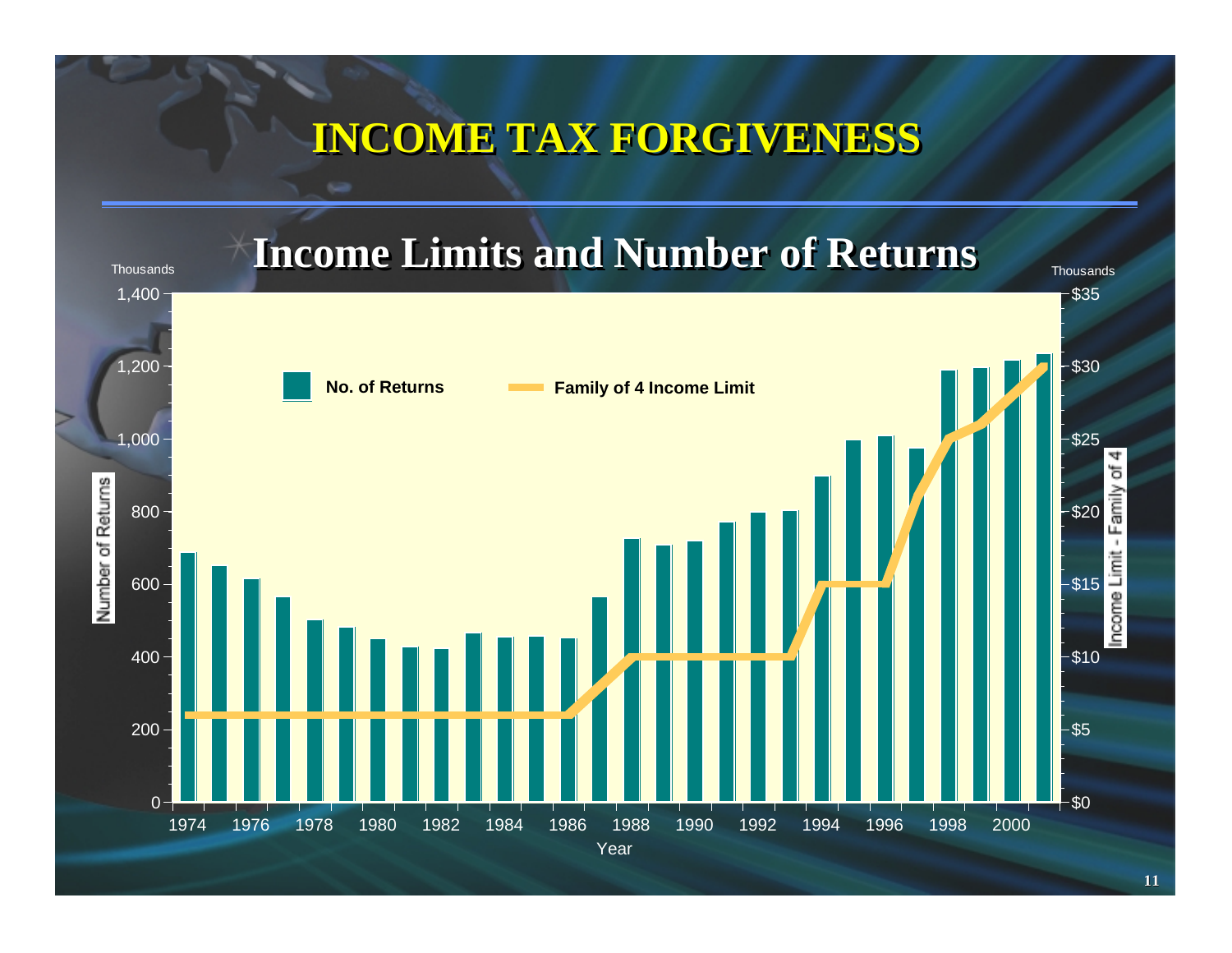### **CAPITAL STOCK TAX RATE CAPITAL STOCK TAX RATE**

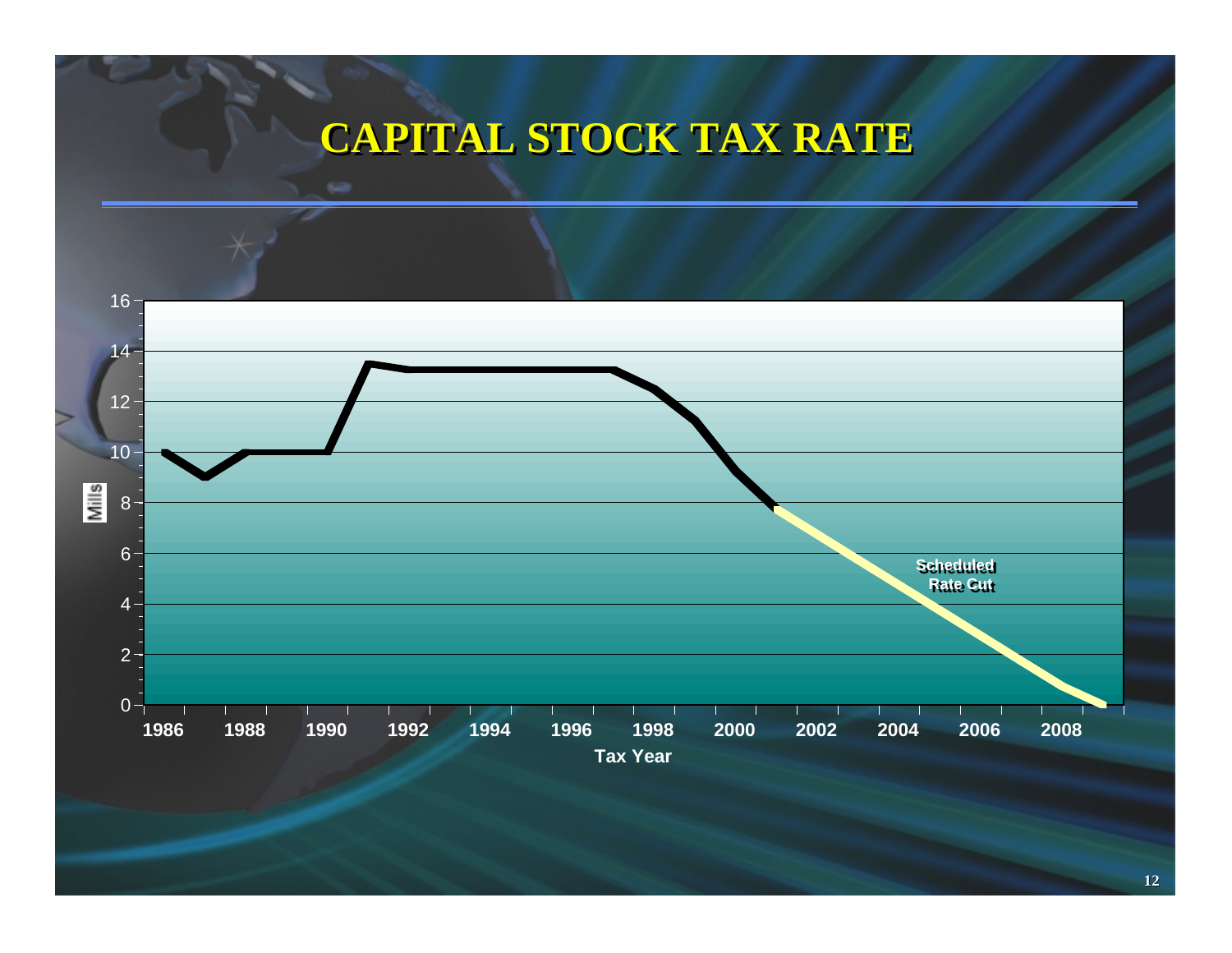### **Rainy Day Fund Rainy Day Fund Rainy Day Fund**



*With the projected transfer at the end of 2001-02, the With the projected transfer at the end of 2001 With the projected transfer at the end of 2001-02, the 02, the balance in the Rainy Day Fund will be nearly \$1.3 billion. balance in the Rainy Day Fund will be nearly \$1.3 billion. balance in the Rainy Day Fund will be nearly \$1.3 billion.*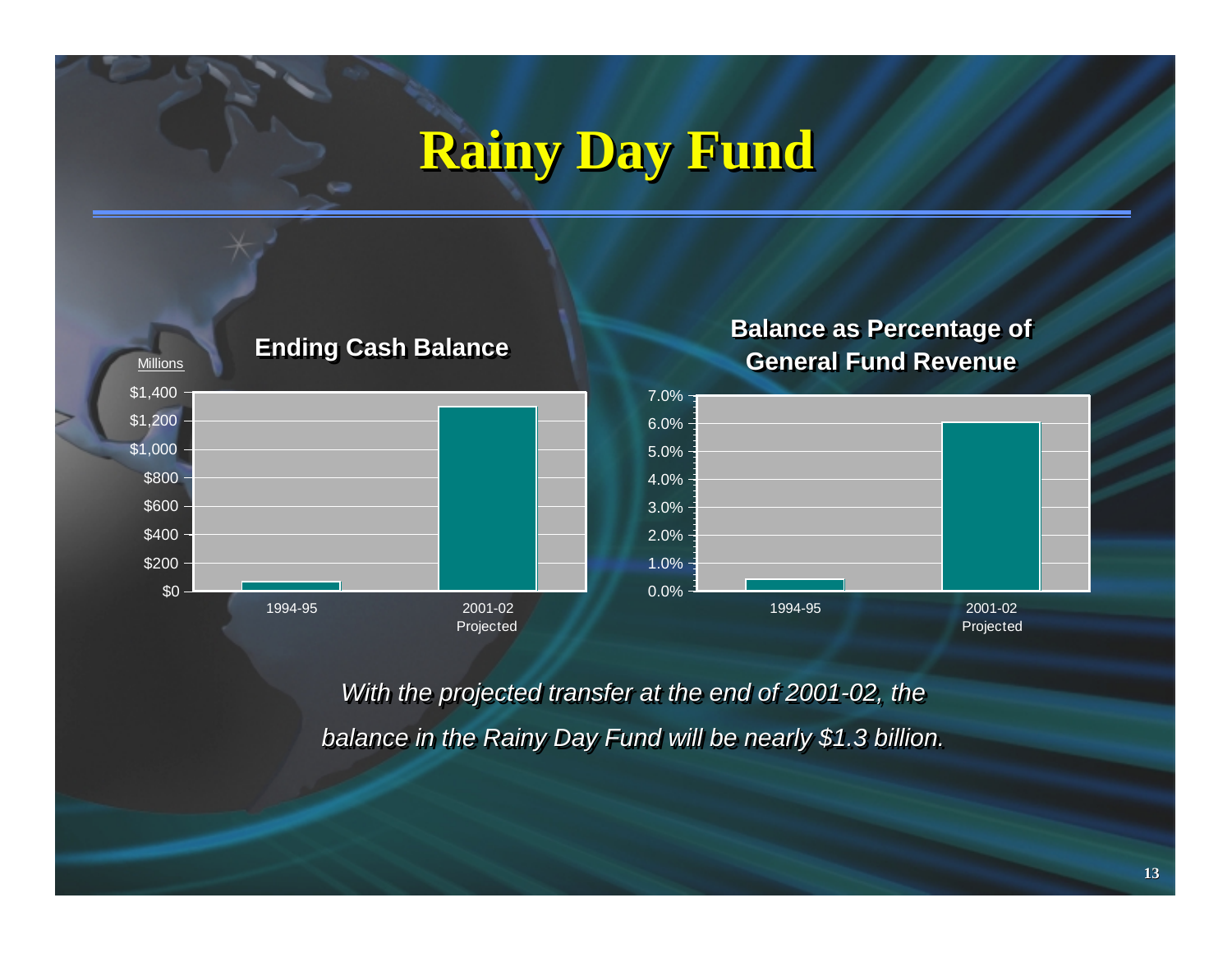## **Slowing The Growth In Spending Slowing The Growth In Spending Slowing The Growth In Spending**

#### **Percentage Growth Rate**

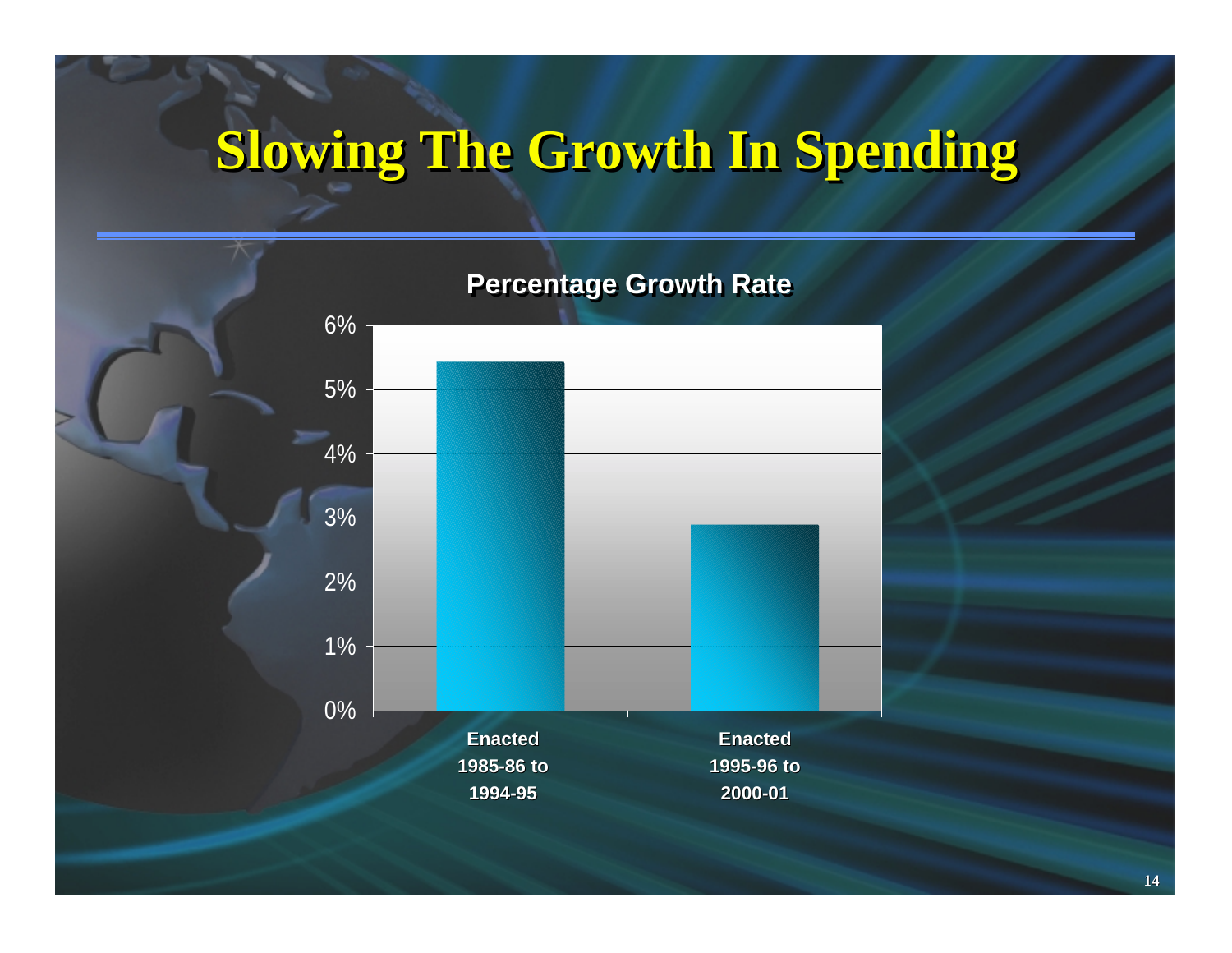### **Basic Education Basic Education Basic Education**

**Total State support to local schools. . . . . . . . . . . . . . . . . . . . . . . . . .\$ 6.4 Billion Total State support to local schools Total State support to local schools. . . . . . . . . . . . . . . . . . . . . . . . . . . . . . . . . . . . . .. . . . . . .\$ . . . . . . .\$6.4 Billion Billion**

• School district savings due to reduced retirement rate. \$ 44 M • Increased direct State support to local school districts . 231 M

| • 4% increase in Basic Education Funding\$151.7 M |                  |
|---------------------------------------------------|------------------|
| .10% Increase for Special Education               | <b>78.3 M</b>    |
| · School Improvement Grants (total).              | 26.7 M           |
| · Education Support Services                      | 23.6 M           |
| . Increase for Authority Rentals and Sinking Fund | 8.6 M            |
| • Early Intervention Increase                     | 5.3M             |
| • Performance Incentive Program Increase          | 3.4 <sub>M</sub> |
| • Increase for Vocational Education               | 2.3M             |
| • Charter Schools Increase                        | 2.0 <sub>M</sub> |
| • Increase for Safe and Alternative Schools       | 1.1 M            |

**Total \$ 275 M Total \$ Total \$275 M**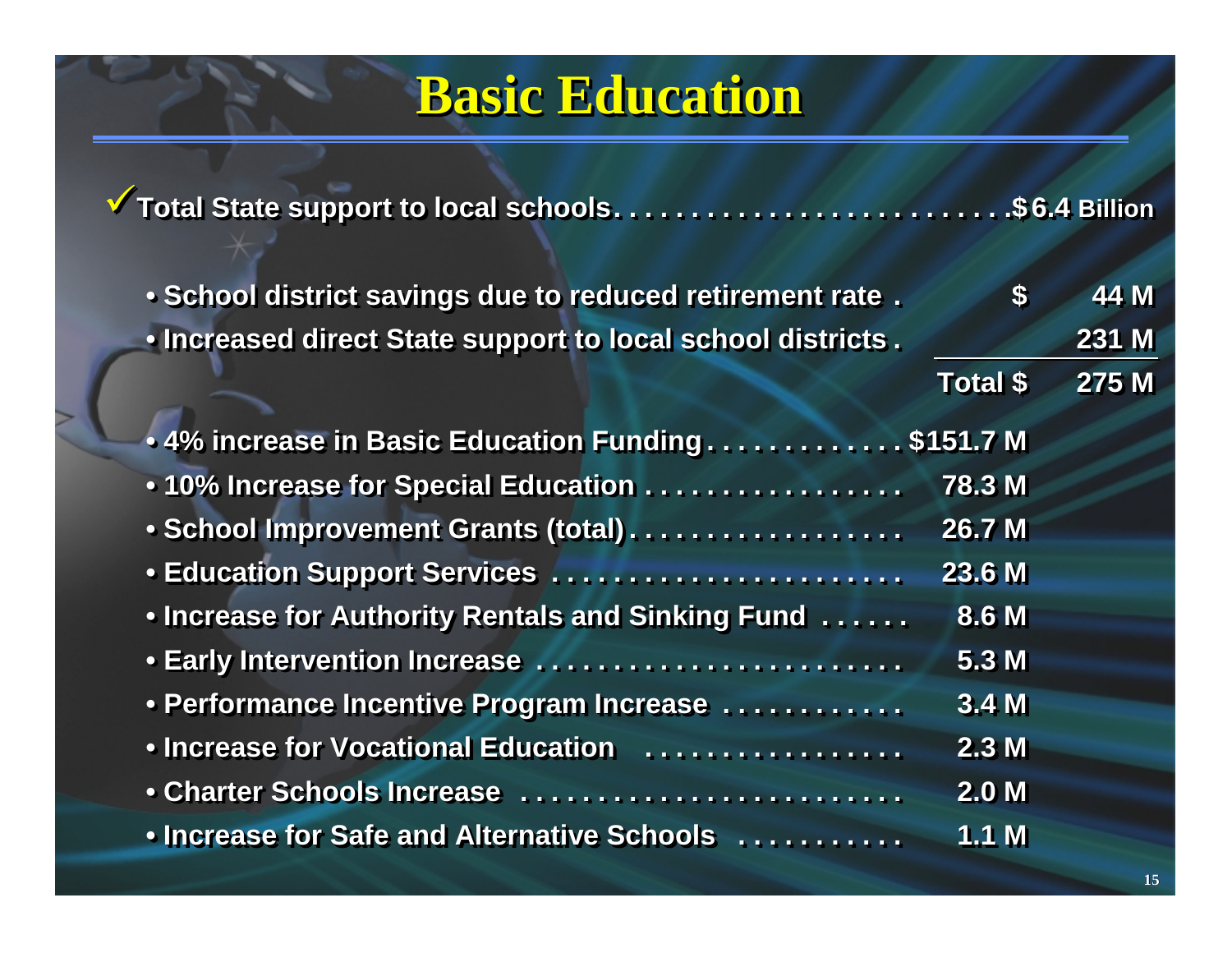### **Growth in School District Growth in School District Growth in School District Enrollment, Inflation and State Support Enrollment, Inflation and State Support Enrollment, Inflation and State Support Over the last 7 years Over the last 7 years Over the last 7 years**

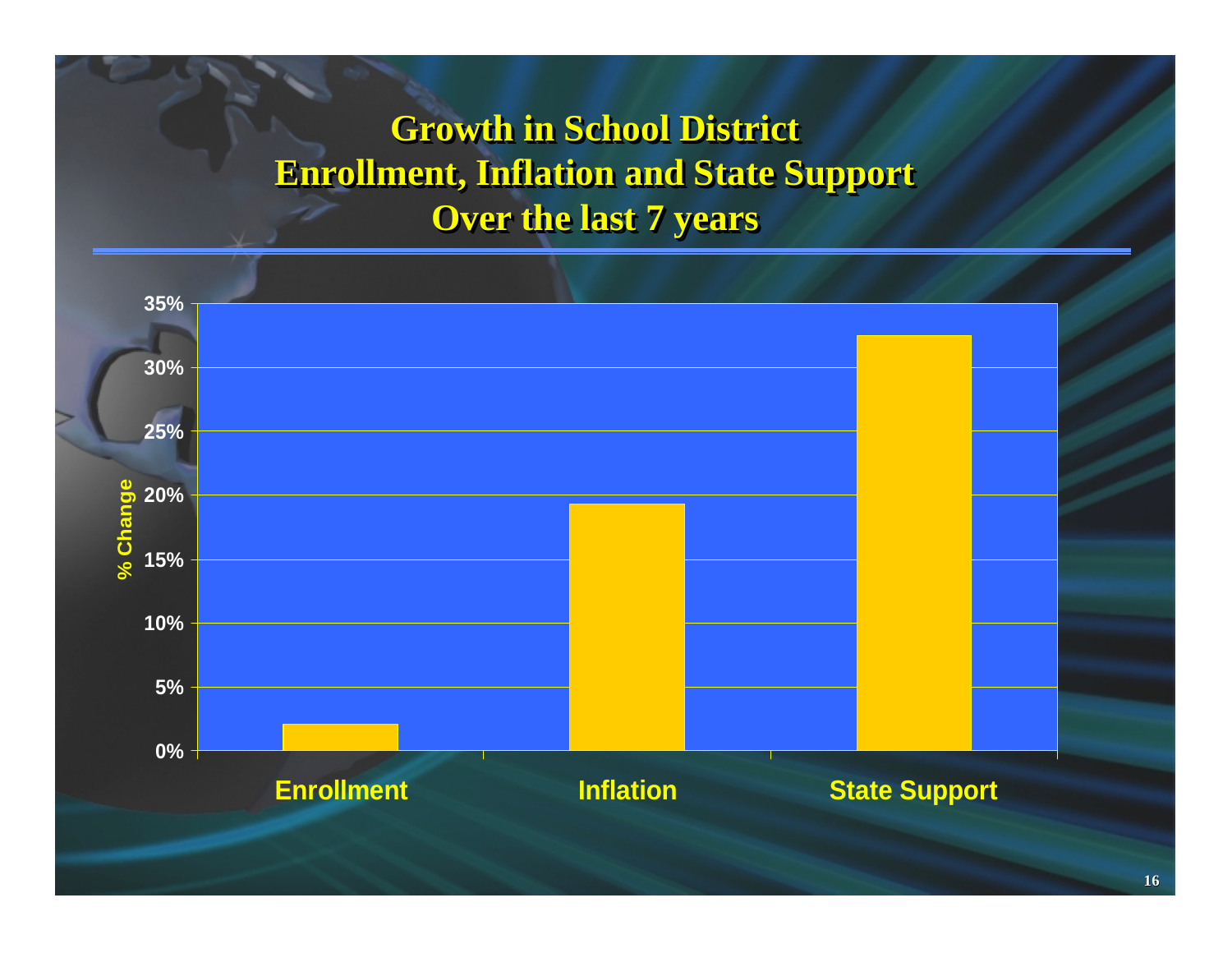### **Cumulative Retirement Savings Cumulative Retirement Savings for School Districts\* for School Districts\***



**<sup>\*</sup> Also includes intermediate units and area vocational-technical schools.**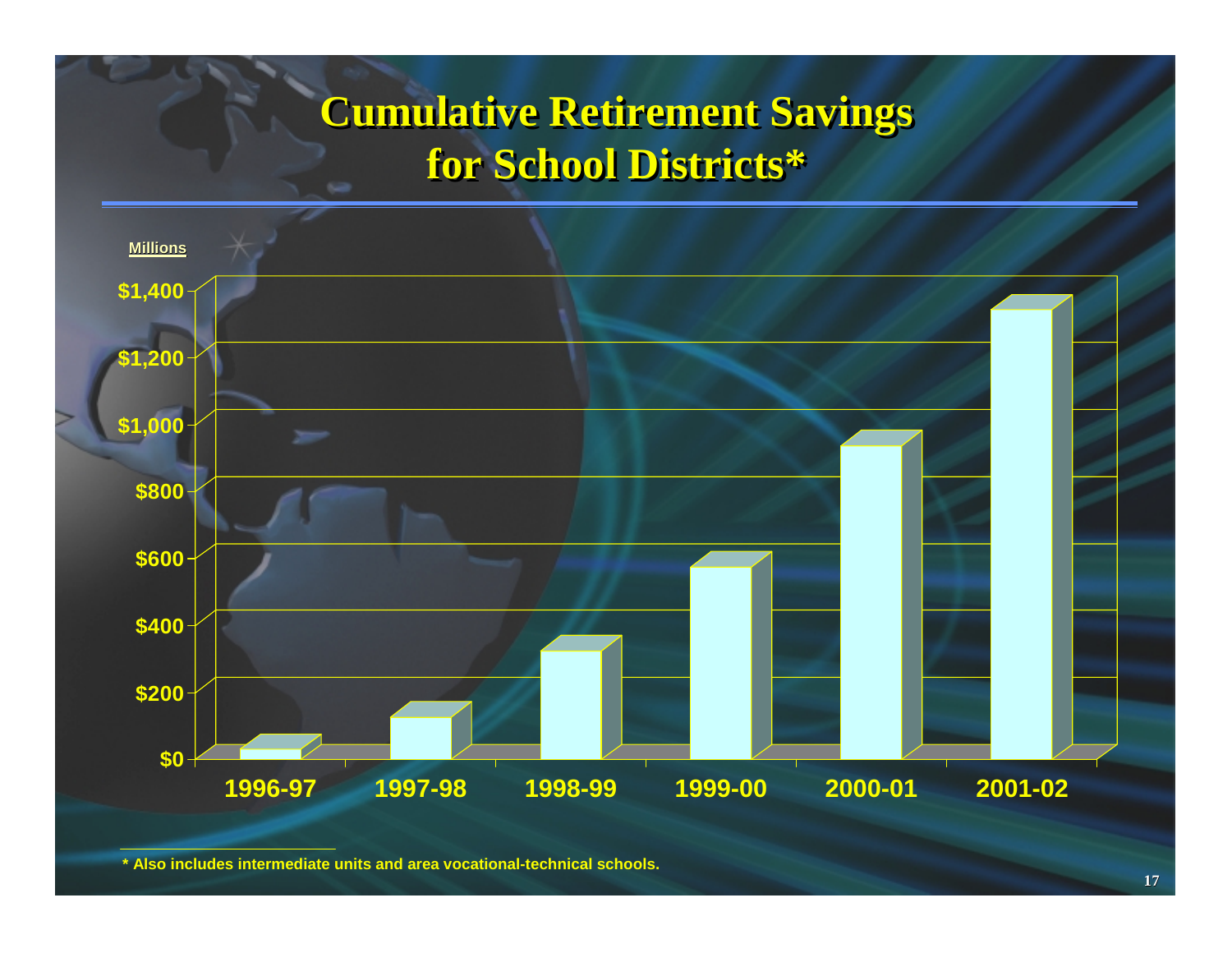### **2001-02 Basic Education Funding -02 Basic Education Funding 02 Basic Education Funding**

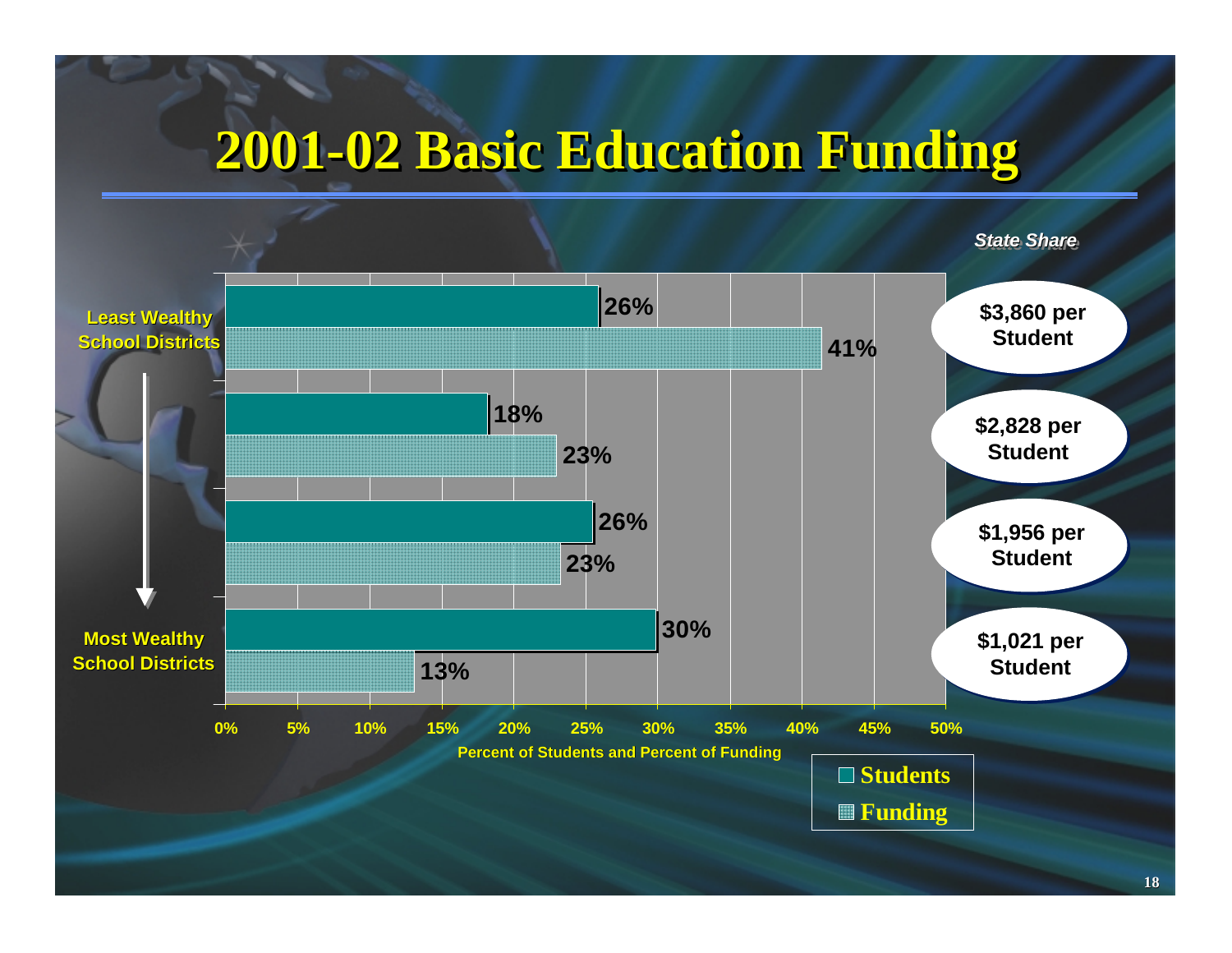## **Libraries, Reading and Literacy Libraries, Reading and Literacy Libraries, Reading and Literacy**

#### • **Local Library funding:** • **Local Library funding: Local Library funding:**

| • State support for local libraries (\$13 M increase).          | \$75.3 <sub>M</sub> |
|-----------------------------------------------------------------|---------------------|
|                                                                 |                     |
| • Access Pennsylvania - electronic library  \$                  | <b>4.0 M</b>        |
|                                                                 | 4.3 M               |
| <b>• Library services for visually impaired/disabled  \$</b>    | 3.0 <sub>M</sub>    |
| <b>Libraries Total</b>                                          | \$94.0 M            |
| <b>• Read-to-Succeed (third year)</b>                           | \$25.0 M            |
| <b>O</b> Adult and family literacy (\$1.7 M increase) \$ 19.7 M |                     |
| <b>Grand Total \$138.7 M</b>                                    |                     |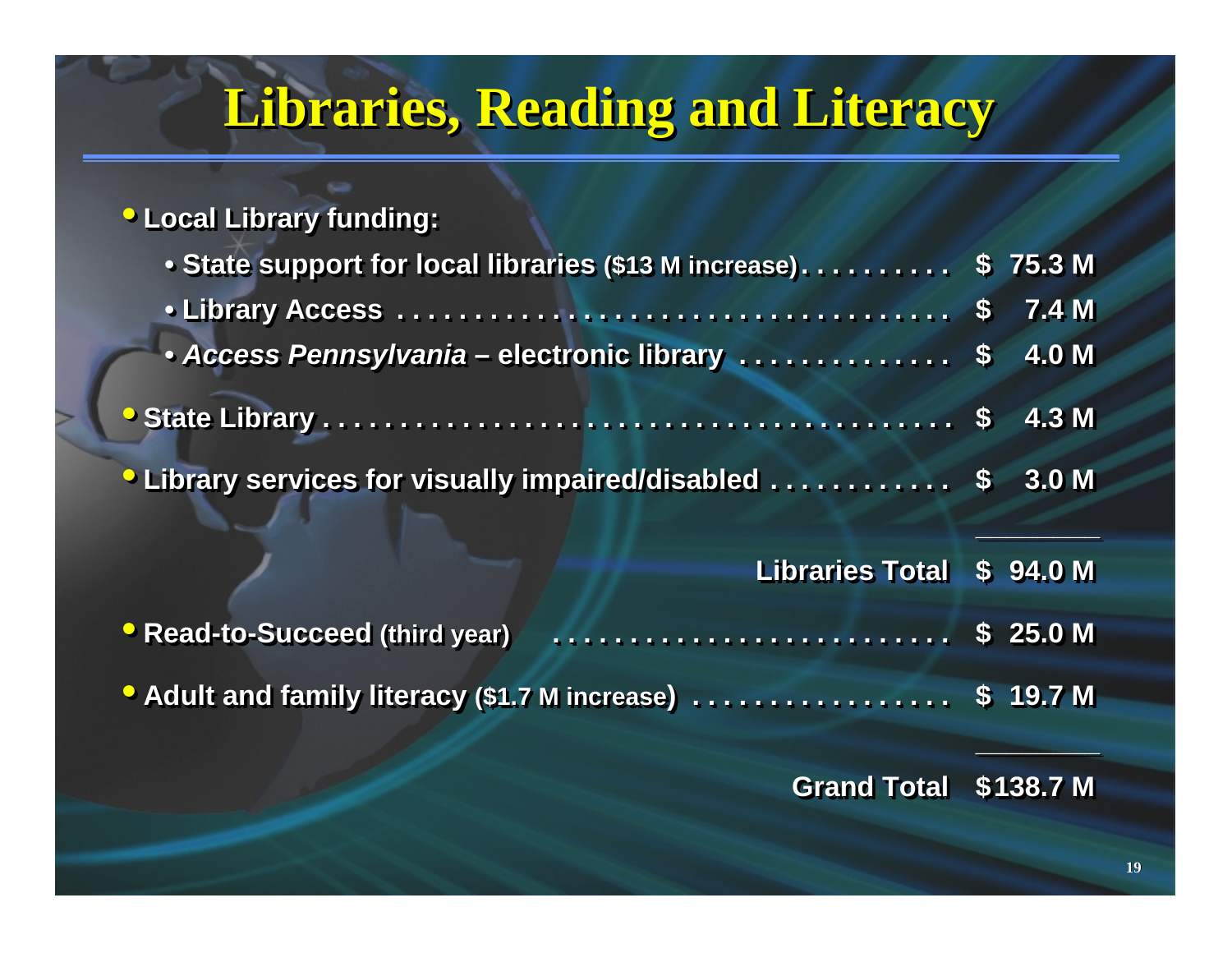### **Library Funding Library Funding Library Funding**



*Total Commonwealth support for public libraries has nearly tripled during the Ridge Administration, from \$32.8 million in 1994-95 to \$94.0 million in 2001-02.*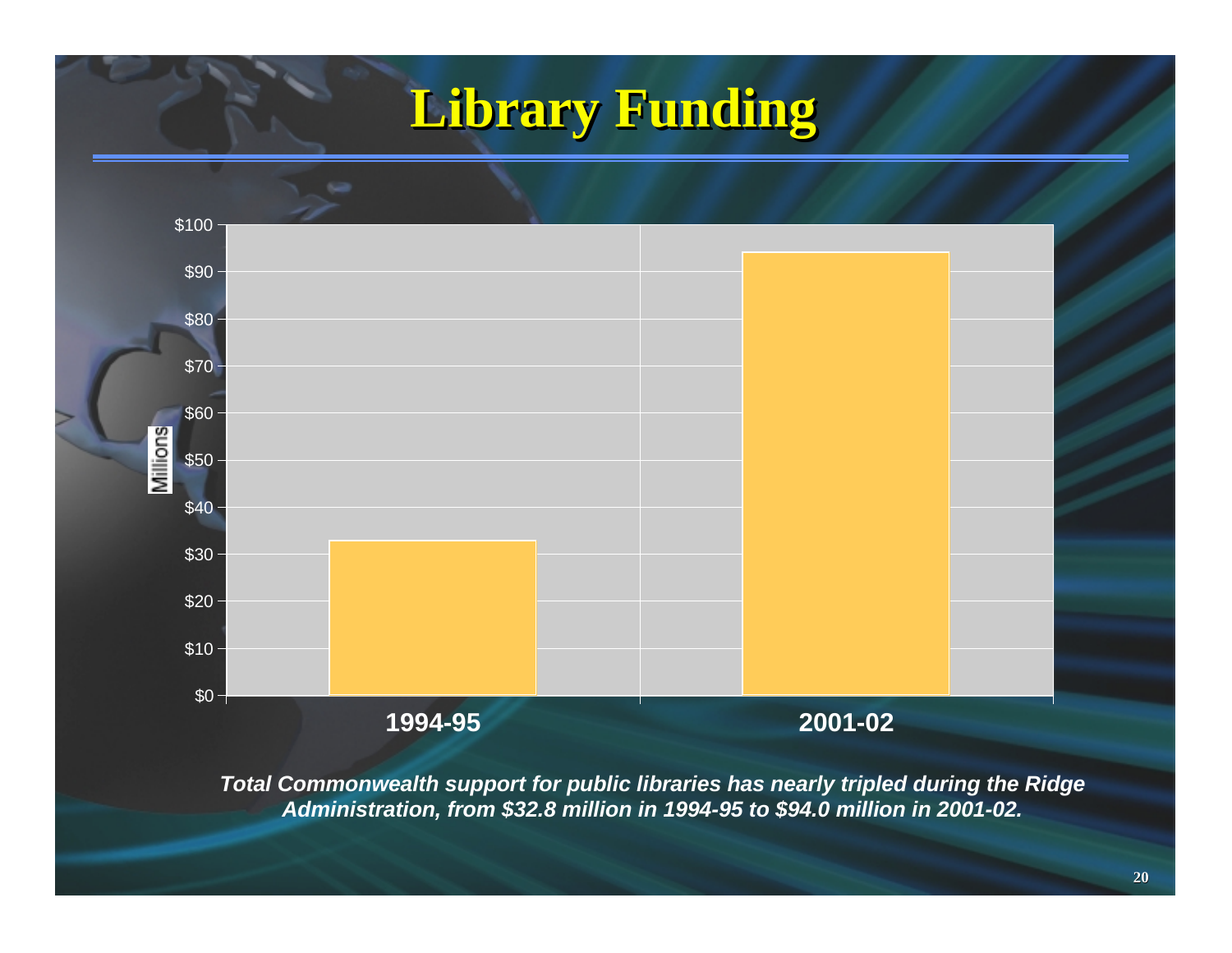### **Higher Education Higher Education Higher Education**

•C Total State support for higher education . . . . . . . . . . \$ 1.9 B  $\bigodot$ **\$ 1.9 B**

•

 $\bullet$ 

**P** Direct support of colleges and universities (increases): **Community Colleges . . . . . . . . . . . . . . . . . . . . . . . . . . \$ 9.2 M Community Colleges Community Colleges . . . . . . . . . . . . . . . . . . . . . . . . . . . . . . . . . . . . . . . . . . . . . . . . . . . .** State System of Higher Education . . . . . . . . . . . . . \$ 18.0 M **State-Related Universities . . . . . . . . . . . . . . . . . . . . . . \$ 16.8 M State -Related Universities Related Universities. . . . . . . . . . . . . . . . . . . . . . . . . . . . . . . . . . . . . . . . . . . . \$ 9.2 M \$ 16.8 M**

•**C** 7 percent increase for PHEAA scholarships . . . . . . . . . \$ 22.0 M  $\bullet$ 

 $\bullet$ **Canaduation Incentive Program (\$2 M increase)......... \$ 8.0 M \$ 8.0 M**

 $\bullet$ **O** Institutional Assistance Grants increase ............. \$ 1.2 M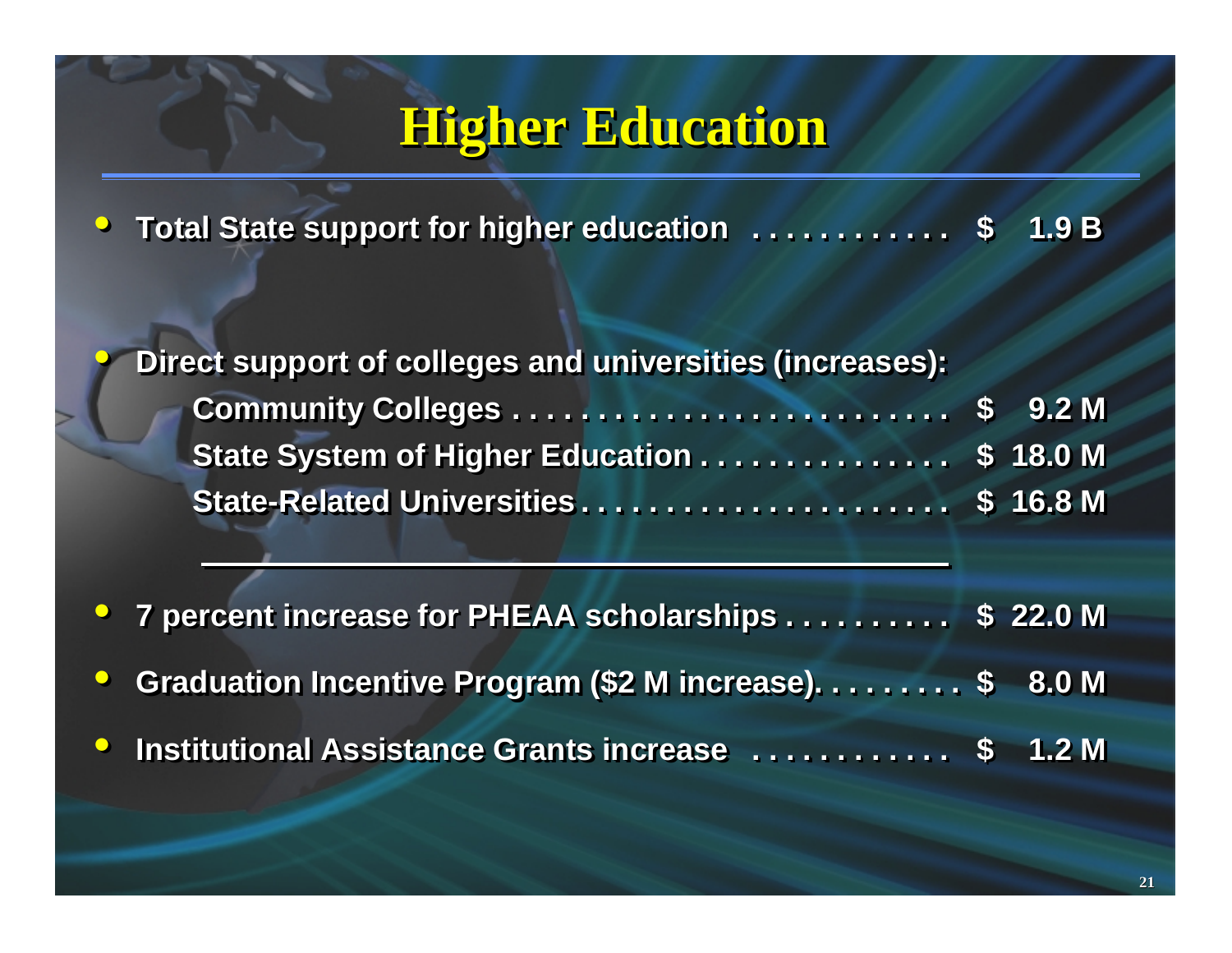### **Student Aid Student Aid Student Aid**

#### *Higher Education Assistance Agency Higher Education Assistance Agency Higher Education Assistance Agency*



*Since 1994-95, State funding for student aid has increased by \$138 million or 67 percent.*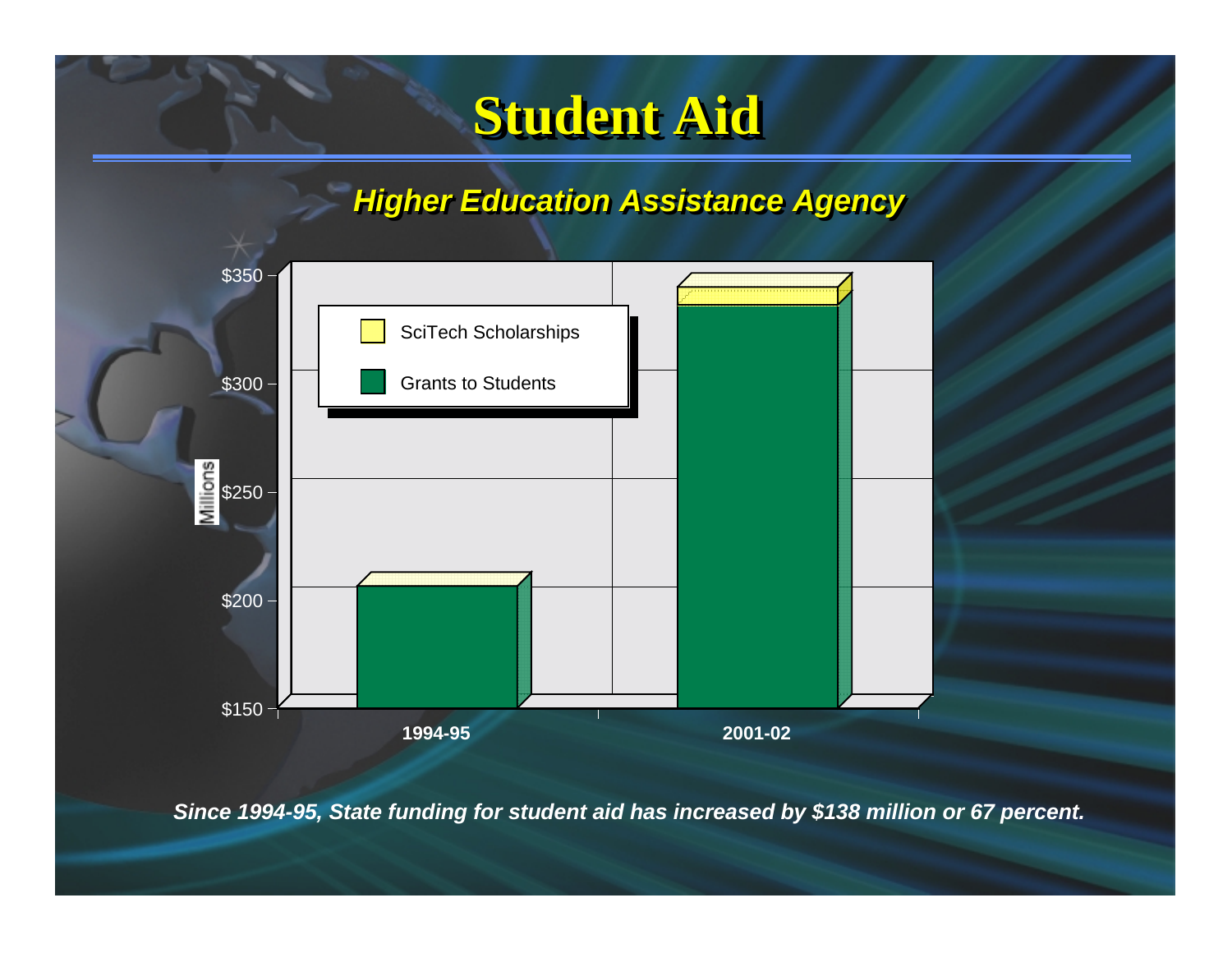## **Early Childhood Initiative**

| O CyberStart and Bridging the Digital Divide                            | $\sqrt{3}$ 13.1 M |
|-------------------------------------------------------------------------|-------------------|
| <b>Child Care Start-Up Challenge Grants</b><br>$\overline{1}$ \$ 10.0 M |                   |
|                                                                         |                   |
|                                                                         |                   |
|                                                                         | $-4.0 M$          |
|                                                                         |                   |
|                                                                         |                   |
|                                                                         | 0.5 <sub>M</sub>  |

**TOTAL \$ 48.0 M TOTAL \$ 48.0 M**

**\_\_\_\_\_\_\_\_**

**\_\_\_\_\_\_\_\_ \_\_\_\_\_\_\_\_**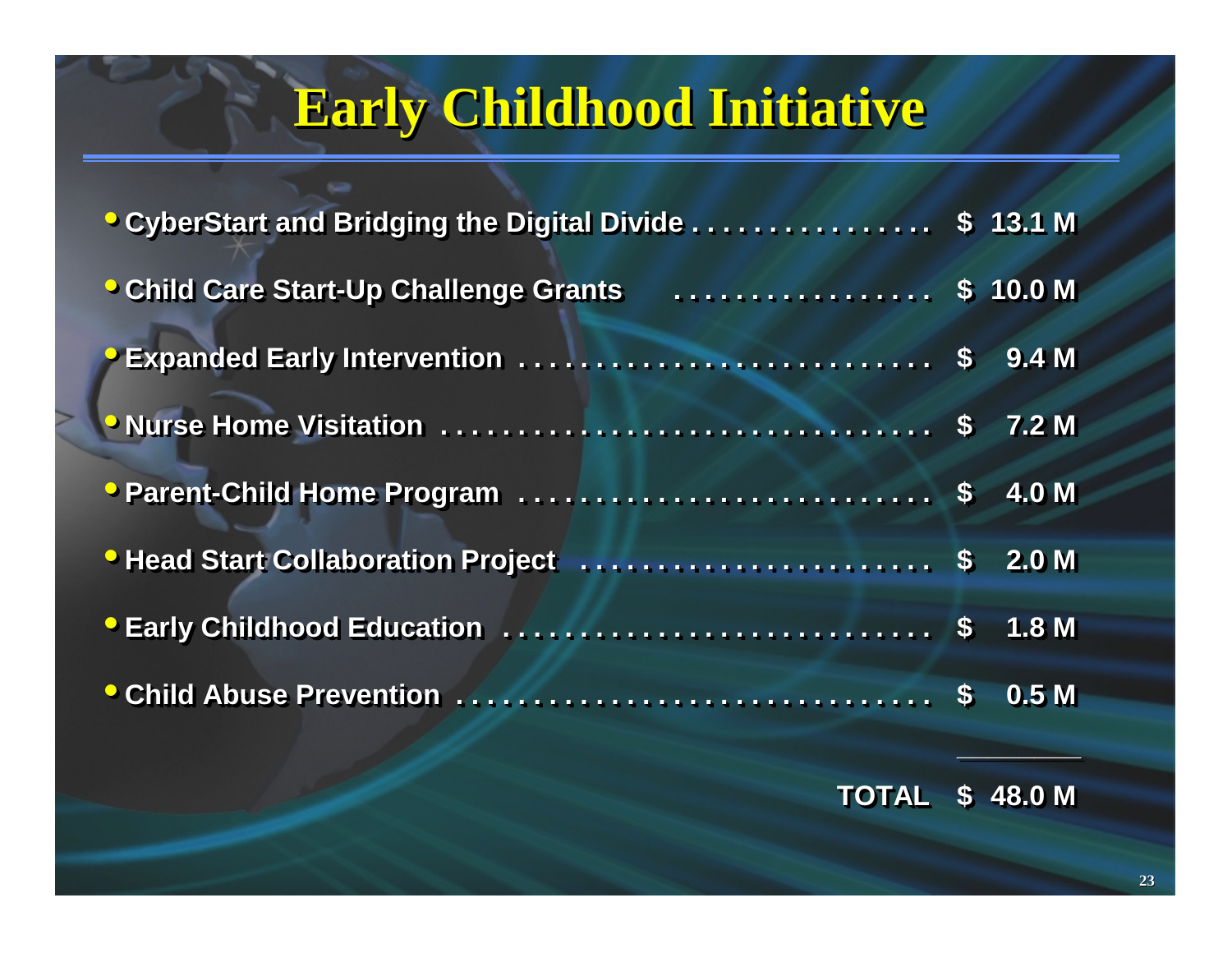## **Children & Families Children & Families Children & Families**

#### **Tax Cuts Tax Cuts**

**Working Families Income Tax Cut . . . . . . . . . . . . . . . . . . . . . . . . . . \$ -17.8 M Working Families Income Tax Cut . . . . . . . . . . . . . . . . . . . . . . . . . . \$ -17.8 M**

#### **Program Support Program Support**

|                                                                                                                                                                                                                                      | \$393.3 M        |
|--------------------------------------------------------------------------------------------------------------------------------------------------------------------------------------------------------------------------------------|------------------|
| <b>Children's Health Insurance Program (total funds) </b>                                                                                                                                                                            | 172.0 M          |
| <b>Expand home ownership </b>                                                                                                                                                                                                        | 33.0 M           |
| <b>Expanded employment and training construction of the set of the set of the set of the set of the set of the set of the set of the set of the set of the set of the set of the set of the set of the set of the set of the set</b> | 30.9 M           |
|                                                                                                                                                                                                                                      | 24.0 M           |
| <b>O Tobacco cessation programs for MA clients </b>                                                                                                                                                                                  | 10.2 M           |
|                                                                                                                                                                                                                                      | 9.0 <sub>M</sub> |
| <b>Expanded domestic violence and rape prevention </b>                                                                                                                                                                               | <b>5.0 M</b>     |
| <b>O</b> Matched savings accounts for asset accumulation                                                                                                                                                                             | 2.0 <sub>M</sub> |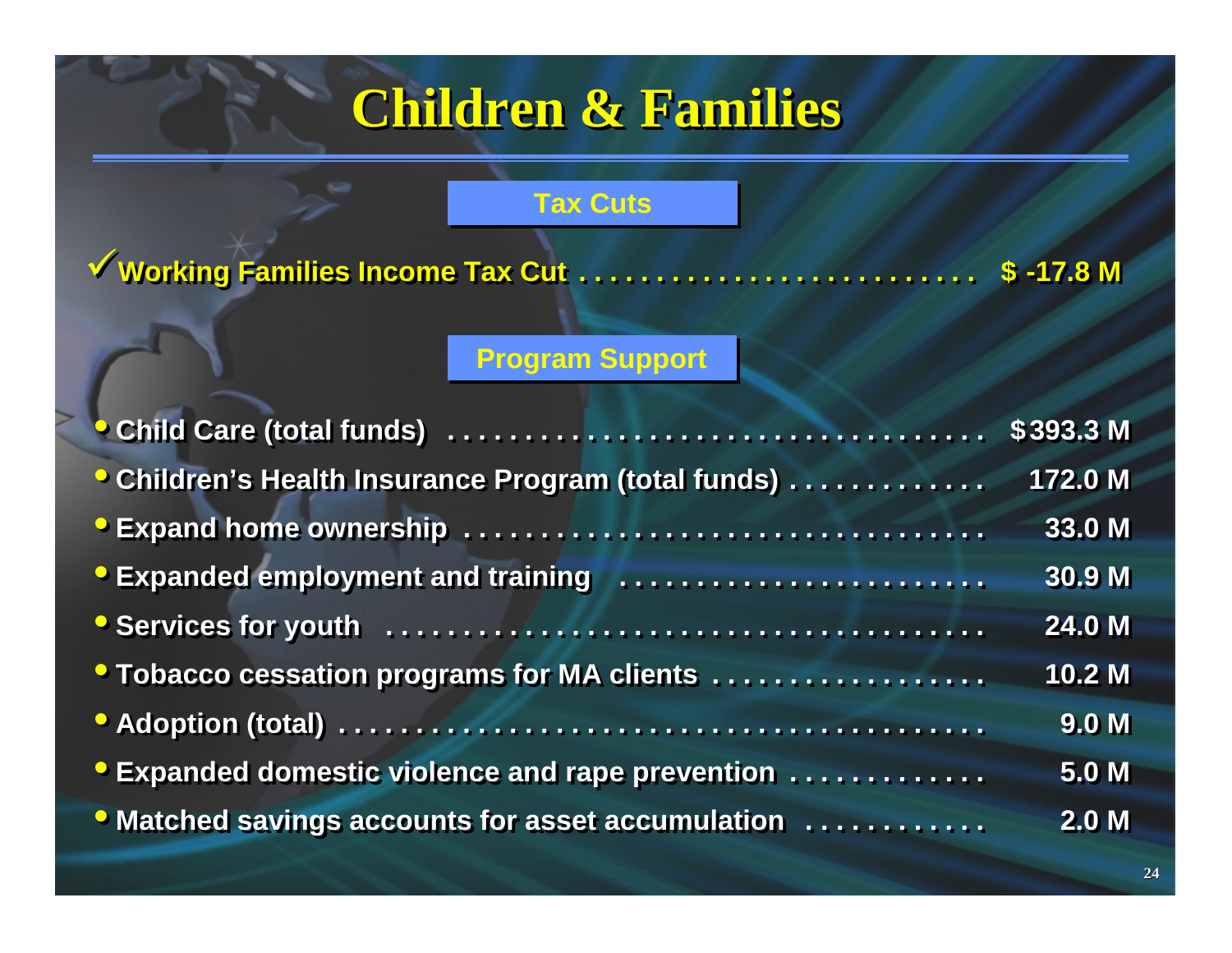### **Child Care Child Care**

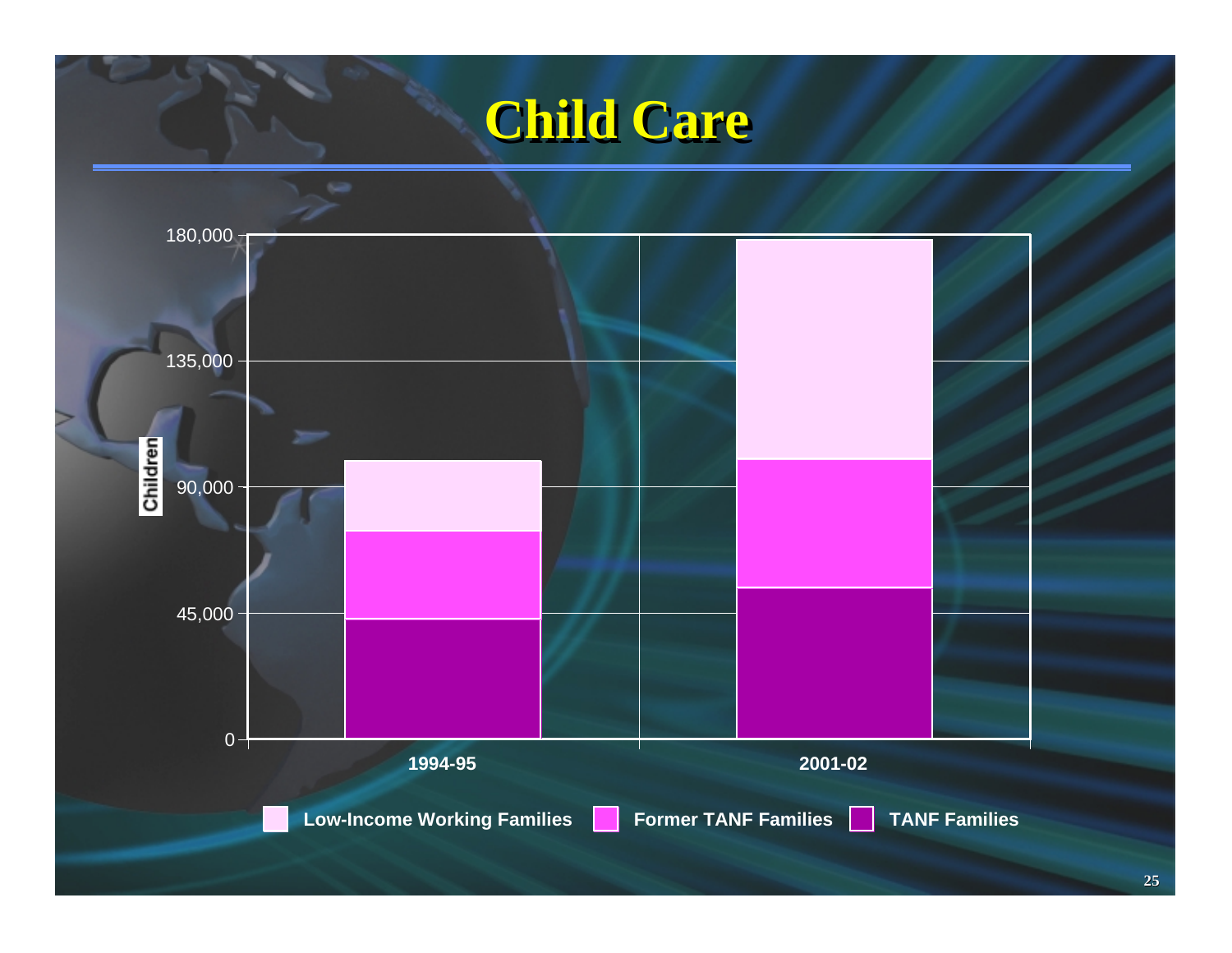### **Health Investment Plan Health Investment Plan Plan**

#### *Making Pennsylvanians Healthier Making Pennsylvanians Healthier Making Pennsylvanians Healthier*

| • 5% Annual deposit to the Endowment Account \$                                                                       | 17M         |
|-----------------------------------------------------------------------------------------------------------------------|-------------|
| • 40% Health insurance                                                                                                |             |
| <b>Julian Street and Section Address of Section Address Contracts Controller Street Street Street Street Street S</b> | 110 M       |
| • Subsidized Medical Assistance for the disabled. \$                                                                  | <b>26 M</b> |
|                                                                                                                       | 51 M        |
|                                                                                                                       | 34 M        |
|                                                                                                                       | 34M         |
| • 10% Reimbursement to hospitals for uncompensated care \$                                                            | 34 M        |
|                                                                                                                       | <b>17 M</b> |
| • 5% Venture capital for health & biotechnology companies . \$                                                        | <b>17 M</b> |

#### **100% to Health Related Programs 100% to Health Related Programs 100% to Health Related Programs**

• \$90 M in 2000-01 one-time funding for biotechnology research centers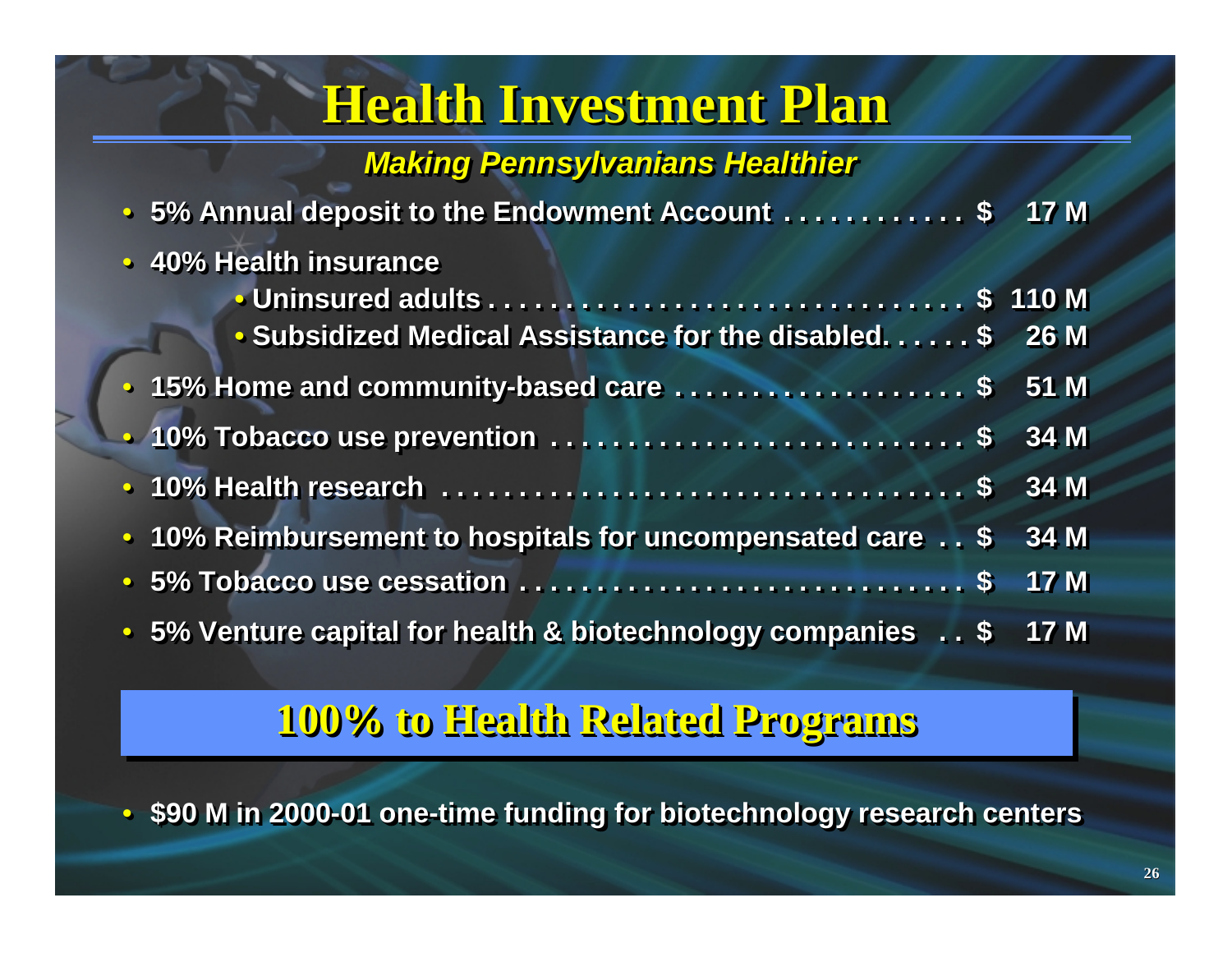### **Expanding Opportunities for Expanding Opportunities for Expanding Opportunities for Older Pennsylvanians and Persons with Disabilities Older Pennsylvanians and Persons with Disabilities Older Pennsylvanians and Persons with Disabilities**

#### *Program Increases Program Increases Program Increases*

|           | Community long-term care system reform  \$ 43.1 M      |                  |
|-----------|--------------------------------------------------------|------------------|
|           | <b>Expanded home and community-based services for:</b> |                  |
|           |                                                        | 42.9 M           |
|           |                                                        | 19.4 M           |
|           | - persons with mental health needs                     | 9.0 <sub>M</sub> |
| $\bullet$ | Direct careworker recruitment and retention            | 41.3 M           |
|           | State Supplement for personal care residents           | 14.9 M           |
|           | Psychiatric rehabilitation in HealthChoices            | 8.5 M            |
| $\bullet$ | Mental retardation systems monitoring                  | 6.6 M            |
|           |                                                        | 2.5M             |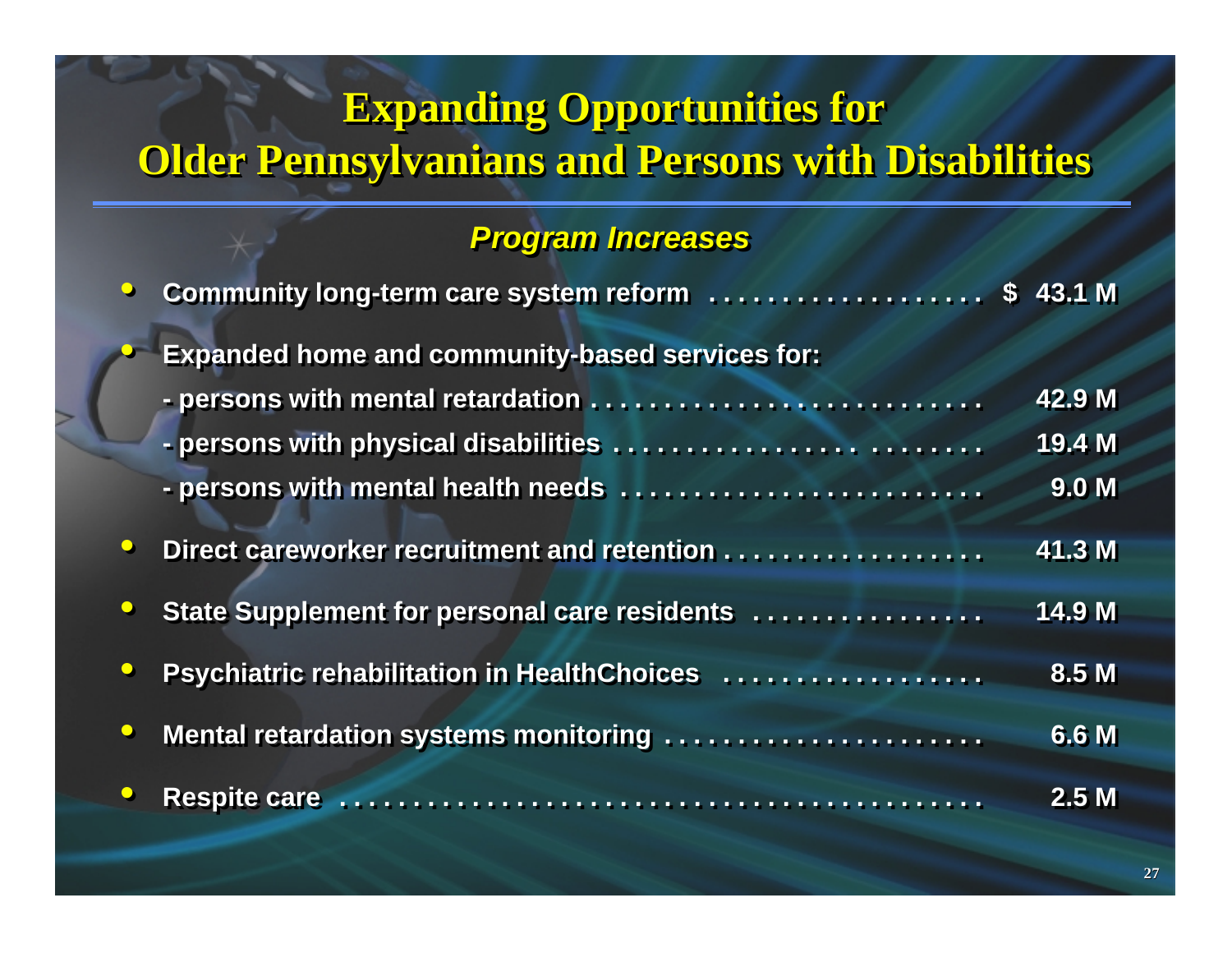## **Excelling in the Digital Economy Excelling in the Digital Economy Excelling in the Digital Economy**

#### **Tax Cuts Tax Cuts**

| <b>V</b> Capital Stock and Franchise Tax phase-out \$ -172.3 M |           |
|----------------------------------------------------------------|-----------|
| <b>√ Personal computer sales tax holiday</b>                   | $-10.7 M$ |
| V Job creation tax credit expansion                            | $-2.5M$   |

#### **Employers & Jobs Employers & Jobs**

| Opportunity grants for expansion or relocation in PA \$ 40.0 M         |  |
|------------------------------------------------------------------------|--|
|                                                                        |  |
| <b>Customized job training to meet employer needs  37.5 M</b>          |  |
| <b>O</b> "Brain Gain" retention and attraction of young people  10.0 M |  |

#### **Technology Technology**

| <b>Ben Franklin Technology Development Authority\$ 56.4 M</b> |  |
|---------------------------------------------------------------|--|
|                                                               |  |
| <b>SciTech and Technology Scholarships  8.2 M</b>             |  |
| <b>Outernet-based marketing to attract business  5.5 M</b>    |  |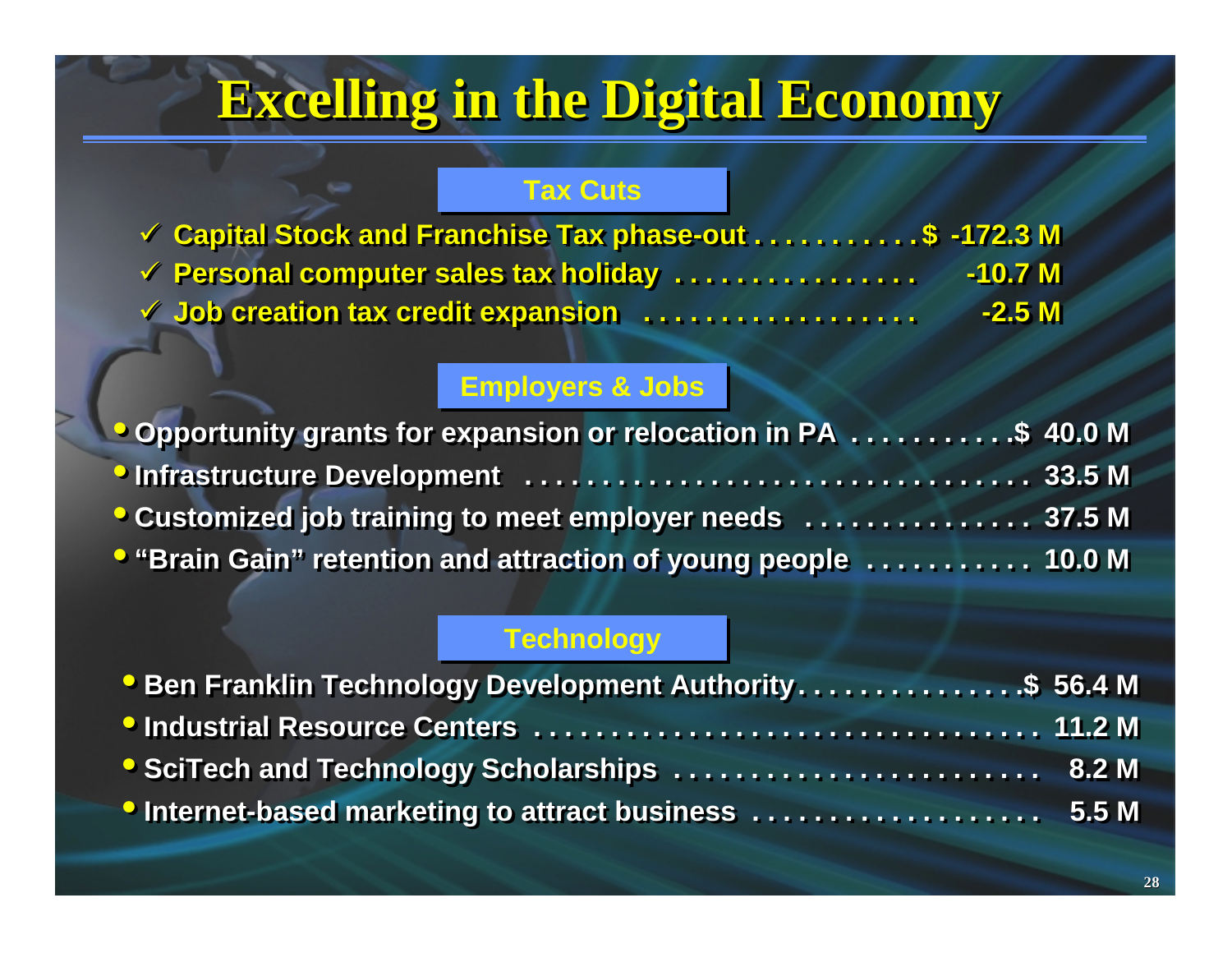### **Technology Technology Technology To Better Serve Pennsylvania To Better Serve Pennsylvania To Better Serve Pennsylvania**

| <b>Education Technology:</b>                                                                                                                                                                  |                           | Villions           |
|-----------------------------------------------------------------------------------------------------------------------------------------------------------------------------------------------|---------------------------|--------------------|
| <b>• Integrated Learning Systems, Digital School</b><br>Districts and Spending Analysis Project<br><b>• Higher Education Technology Grants </b><br><b>• Technology for Nonpublic Schools </b> | $\boldsymbol{\mathsf{s}}$ | 26.6<br>5.5<br>8.0 |
| <b>Education Technology Total</b>                                                                                                                                                             | $\boldsymbol{\$}$         | 40.1               |
|                                                                                                                                                                                               | $\boldsymbol{\$}$         | 46.5               |
|                                                                                                                                                                                               |                           | 40.4 $*$           |
| <b>• Human Services Technology Enhancements</b>                                                                                                                                               |                           | $30.5***$          |
|                                                                                                                                                                                               |                           | 26.2               |
| <b>• Enterprise-wide Technology Projects </b>                                                                                                                                                 |                           | 25.6               |
|                                                                                                                                                                                               |                           | 17.9               |
|                                                                                                                                                                                               |                           | 10.0               |
|                                                                                                                                                                                               |                           | <b>10.0</b>        |
| <b>Technology Total</b>                                                                                                                                                                       |                           | 247.2              |

**<sup>\*</sup> Includes General and Motor License Funds**

**<sup>\*\*</sup> Includes General , Federal and Other Funds**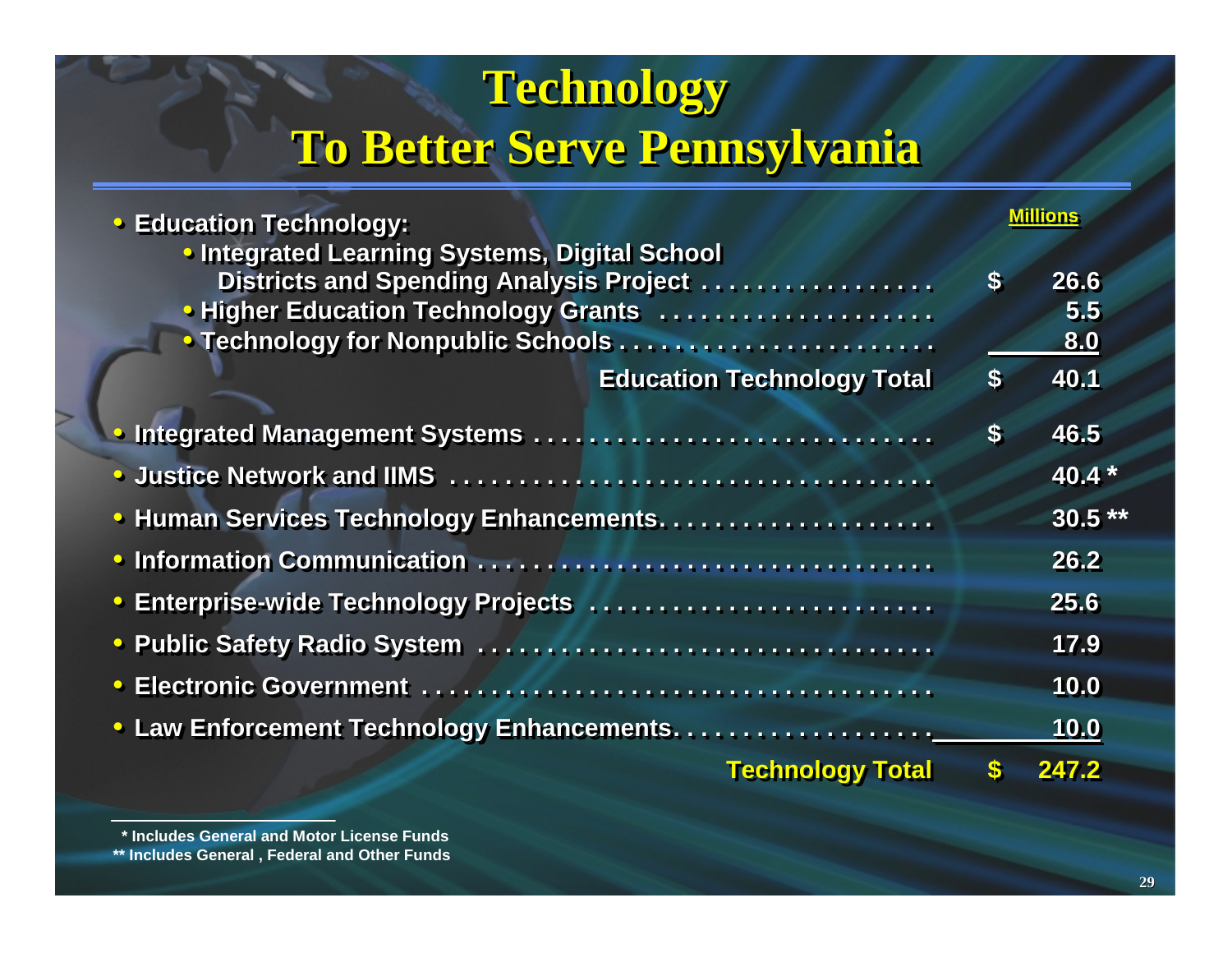### **The Government Performance Project The Government Performance Project The Government Performance Project Grading the States 2001 Grading the States 2001 Grading the States 2001**

#### **Pennsylvania's Average Grade: B+ Pennsylvania's Average Grade: B+ Pennsylvania's Average Grade: B+**

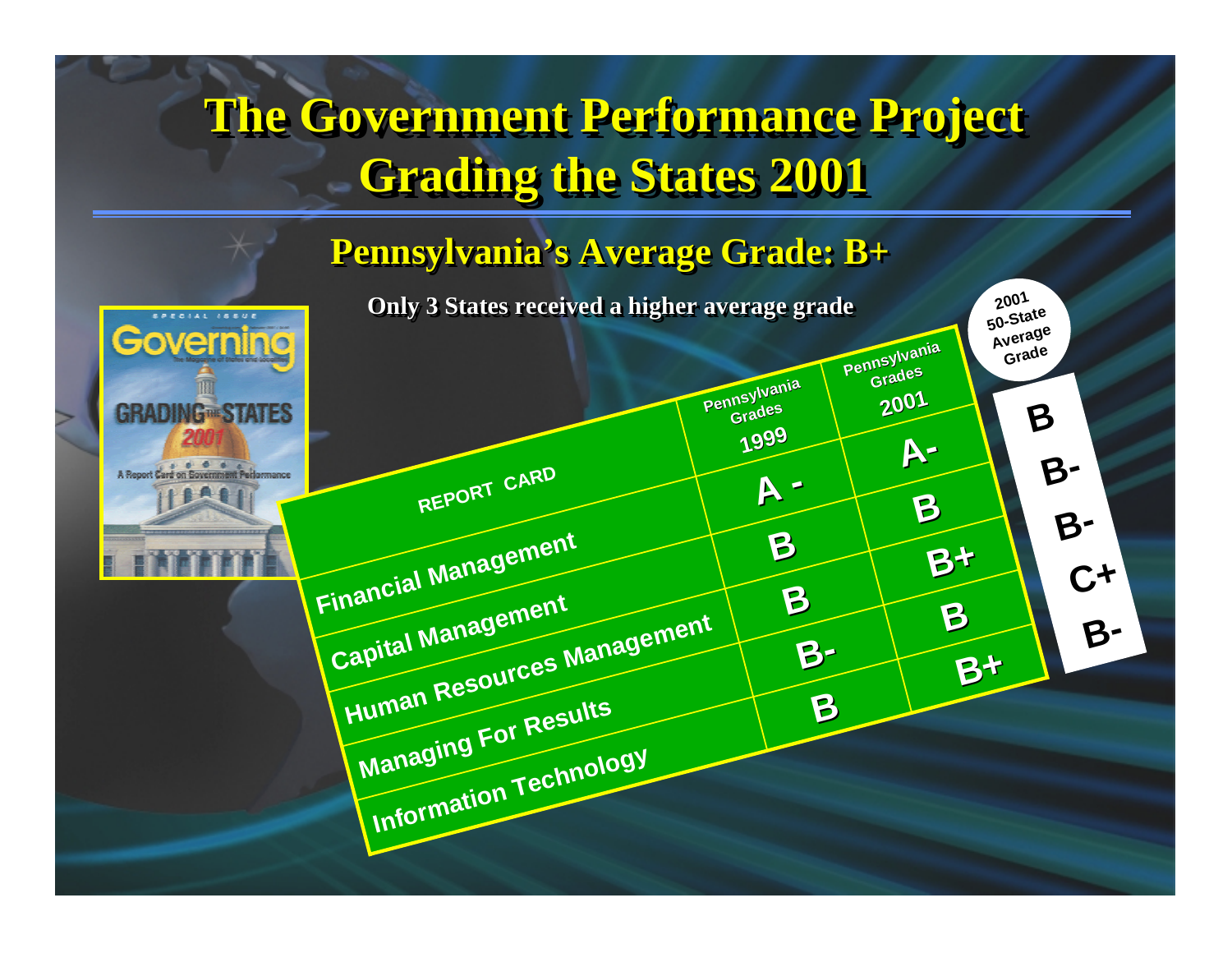## **Enhancing Public Safety**

| State Police Crime-Fighting Technology (total). \$50.0 M       |                  |
|----------------------------------------------------------------|------------------|
| State correctional institutions including the opening of a new | 49.1 M           |
| <b>Public Safety Radio System (total) </b>                     | 17.9 M           |
| · Mental Health & Substance Abuse services for parolees        | 2.5M             |
| · Increase services for juvenile offenders                     | 2.4M             |
| · Research-based Violence Prevention                           | 2.0 <sub>M</sub> |
| · Partnership for Safe Children expansion                      | 1.8 M            |
| · Civilian Support so State Police troopers can focus on law   |                  |
|                                                                | 1.5 M            |
|                                                                | 1.2 <sub>M</sub> |
| • Drug Education and Law Enforcement                           | 1.2 <sub>M</sub> |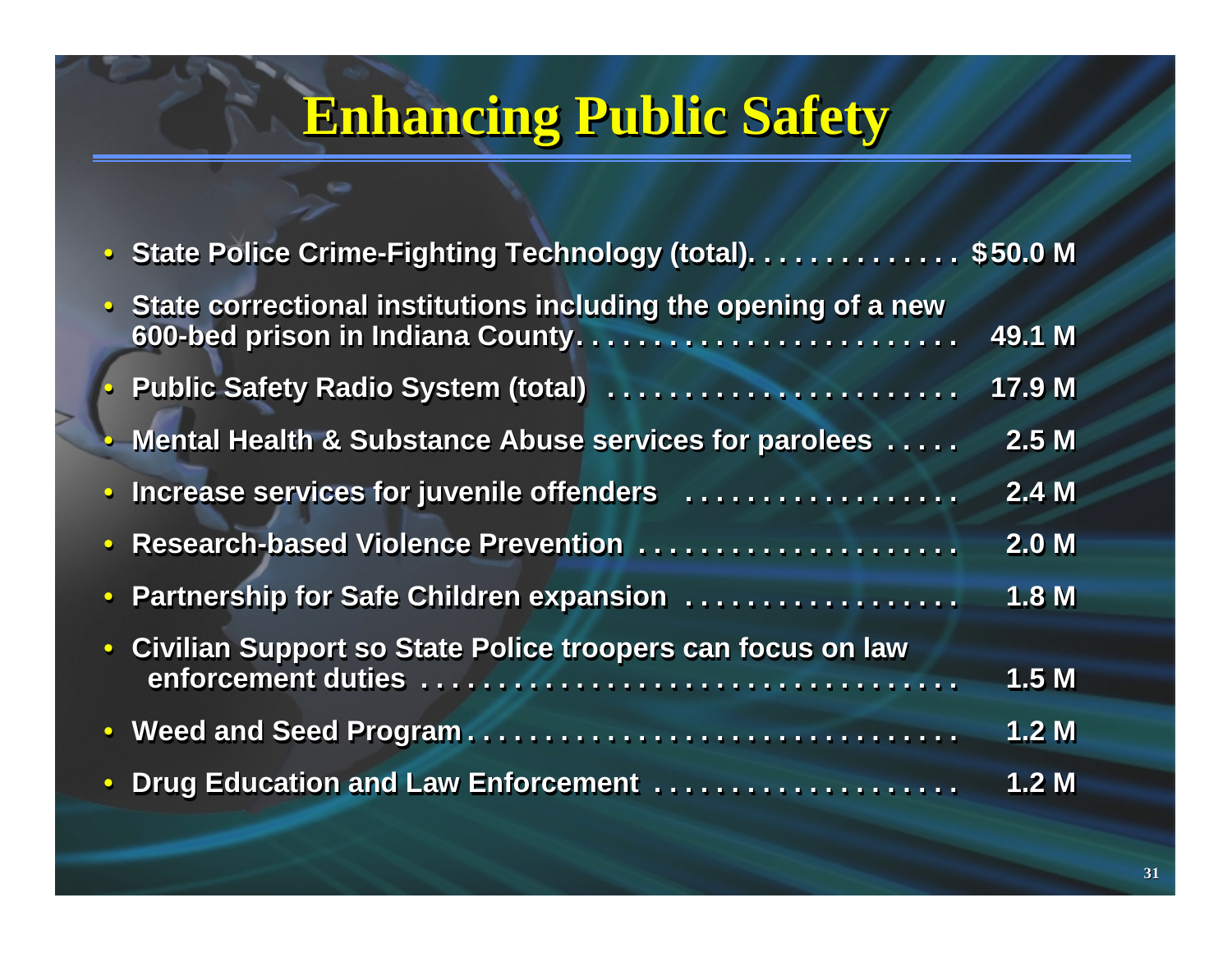### **Growing Greener Growing Greener Growing Greener**

#### *Protecting Pennsylvania's Environment in the Protecting Pennsylvania's Environment in the Protecting Pennsylvania's Environment in the 21st Century 21st Century 21st Century*

|                                                   | 2001-02                | <b>Five Year</b><br><b>Total</b> |
|---------------------------------------------------|------------------------|----------------------------------|
| Watershed preservation and restoration            | 37.9 M<br>$\mathbf{s}$ | \$177.0 M                        |
| Stormwater, water and sewer grants                | 32.9 M                 | 153.6 M                          |
| • Rehabilitate State parks and forests facilities | 24.8 M                 | 118.6 M                          |
| Farmland preservation                             | <b>20.6 M</b>          | 100.9 M                          |
| Abandoned mine reclamation and remediation        | 10.0 M                 | 46.3 M                           |
| <b>Community conservation and open spaces </b>    | 8.2 M                  | 35.6 M                           |
| Water and sewer infrastructure projects           | 1.0 <sub>M</sub>       | 6.0 M                            |
| Plug abandoned oil and gas wells                  | 3.0 <sub>M</sub>       | 12.9 M                           |
| Plant and animal conservation research            | .5 <sub>M</sub>        | 2.0 <sub>M</sub>                 |
|                                                   |                        |                                  |
| <b>Total</b>                                      | <b>138.9 M</b>         | \$652.9M                         |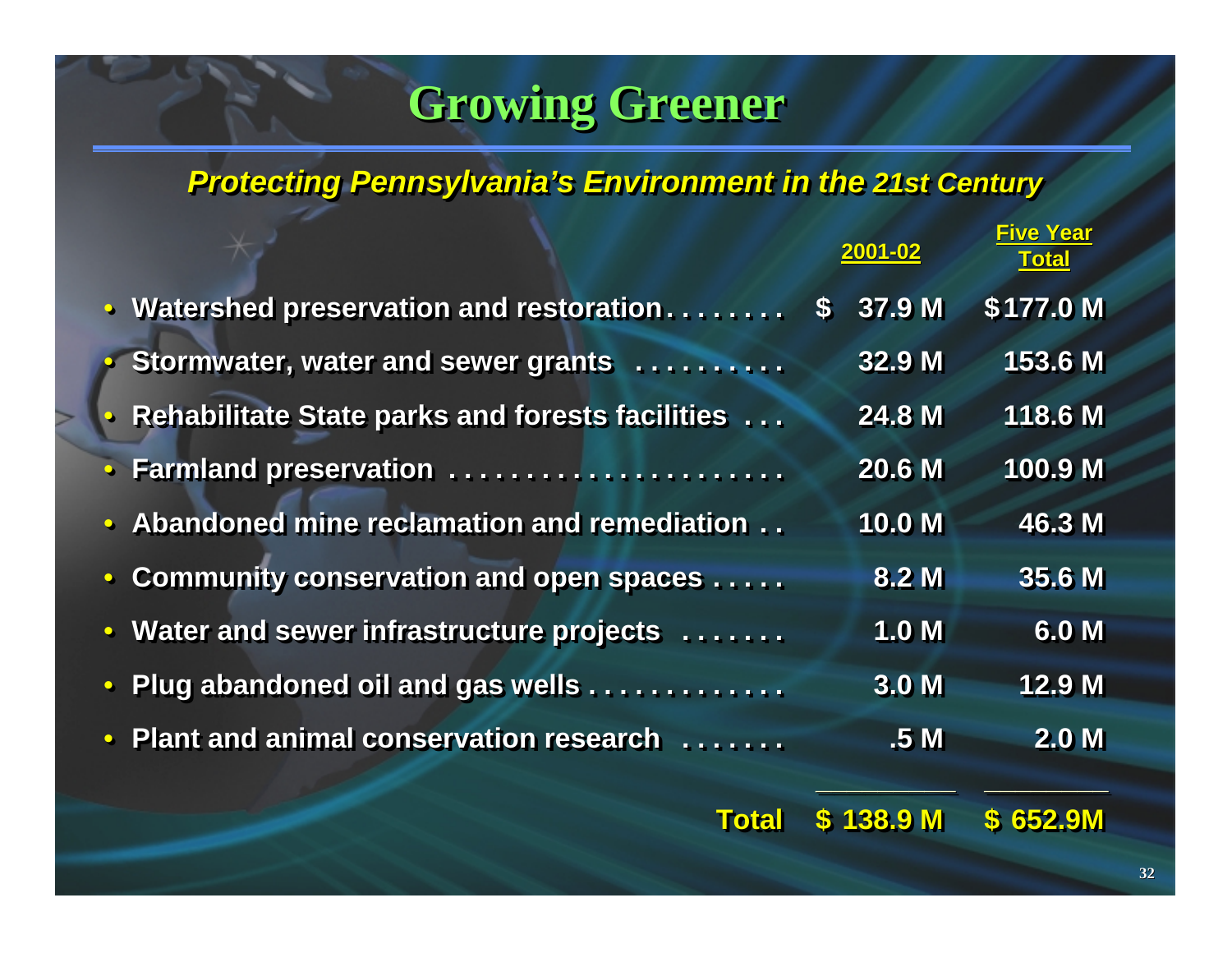### **Pennsylvania Trail of History Pennsylvania Trail of History Pennsylvania Trail of History**

### **S100 million record investment**

**- \$80 million for the State Museum of Pennsylvania - \$20 million for historic sites and museums throughout the Commonwealth throughout the Commonwealth throughout the Commonwealth - \$80 million for the State Museum of Pennsylvania 80 million for the State Museum of Pennsylvania - \$20 million for historic sites and museums 20 million for historic sites and museums**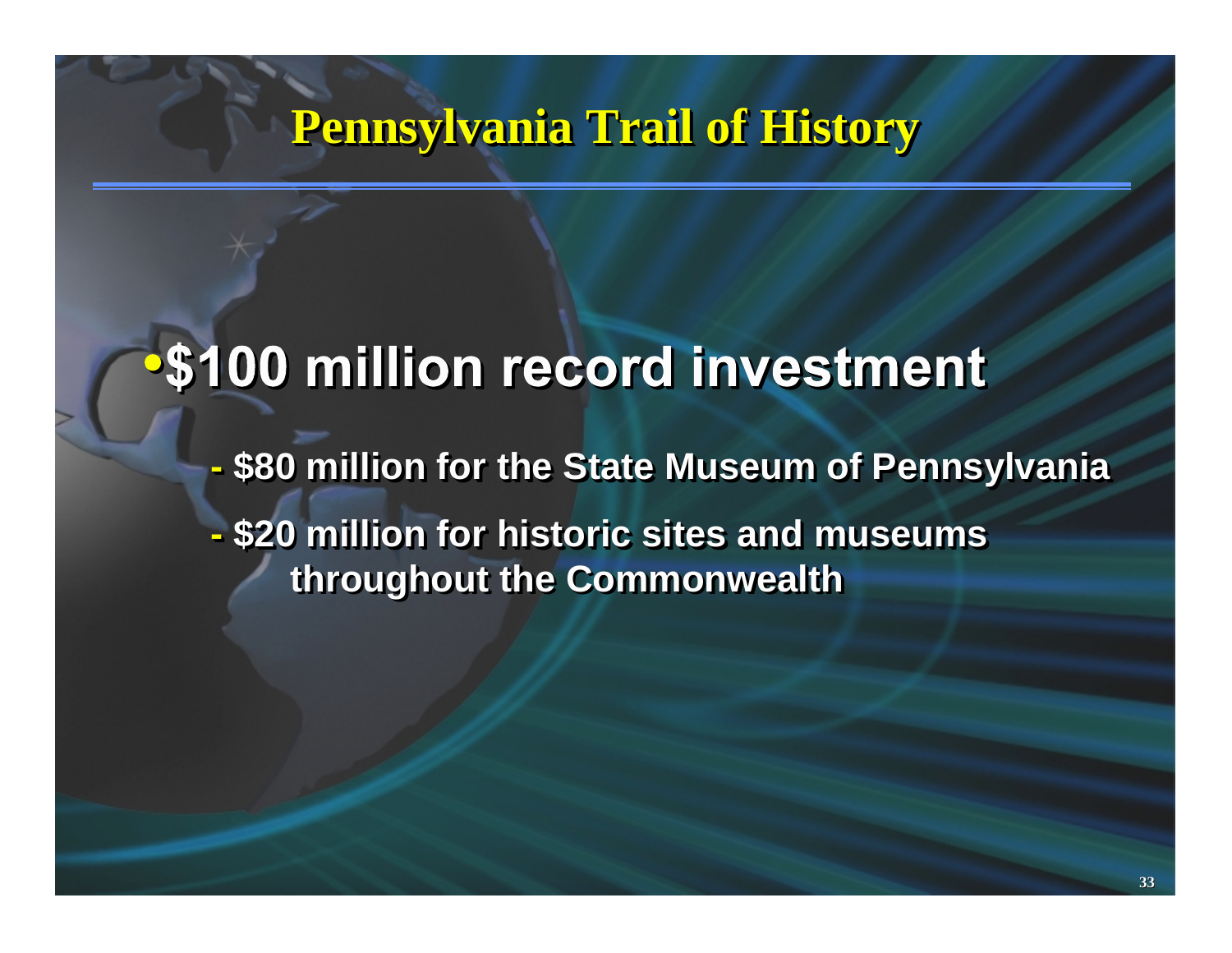## **State Funding for Transportation State Funding for Transportation State Funding for Transportation** *State Construction and Maintenance Projects State Construction and Maintenance Projects State Construction and Maintenance Projects*

#### **State Highway Construction State Highway Construction State Highway Construction State Highway Maintenance State Highway Maintenance State Highway Maintenance**



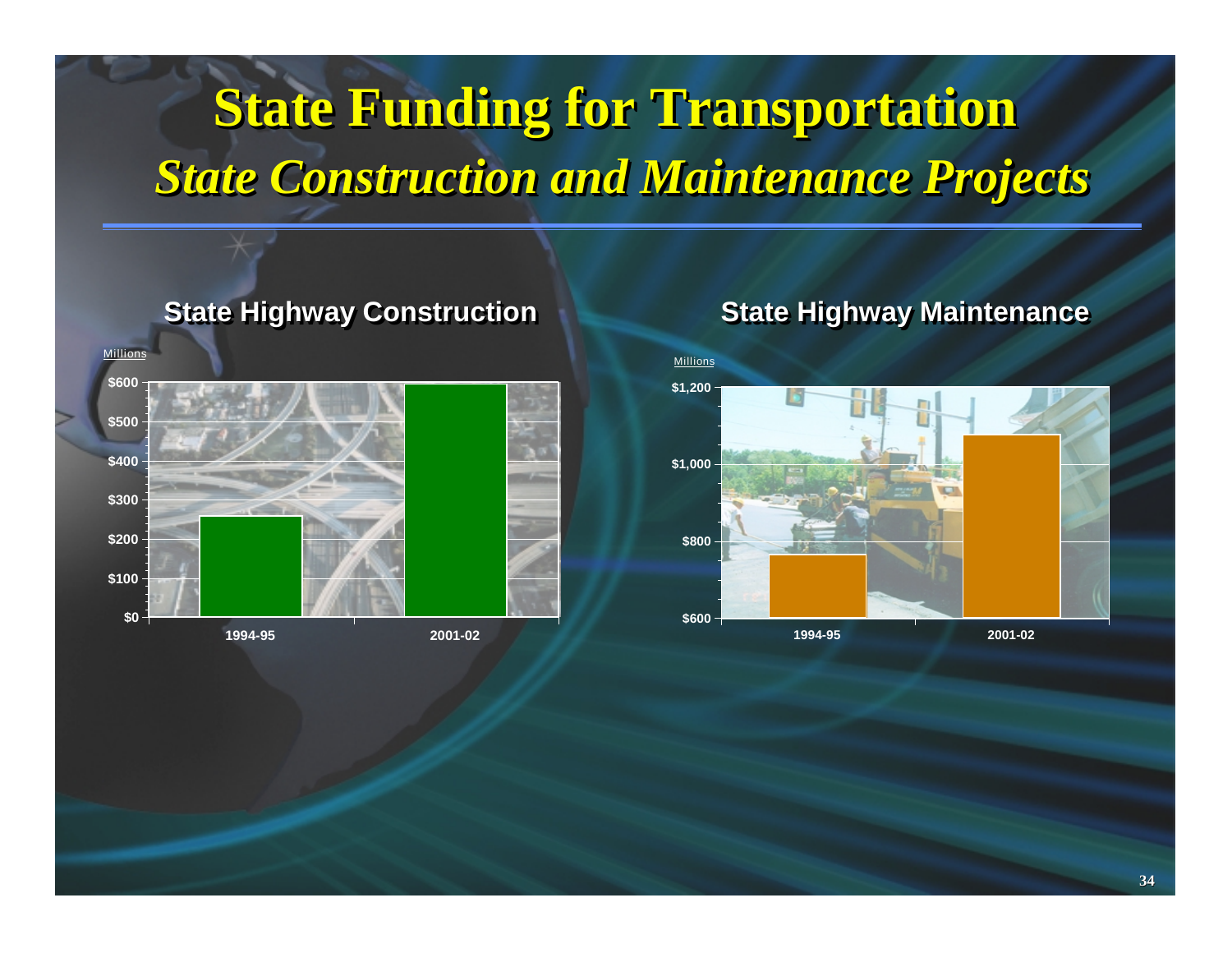### **State Funding for Transportation State Funding for Transportation State Funding for Transportation** *Local Highway and Transit Assistance Local Highway and Transit Assistance Local and Transit Assistance*



#### **Local Highway and Bridges Local Highway and Bridges Local Highway and Bridges Local Transit Local Transit Local Transit**

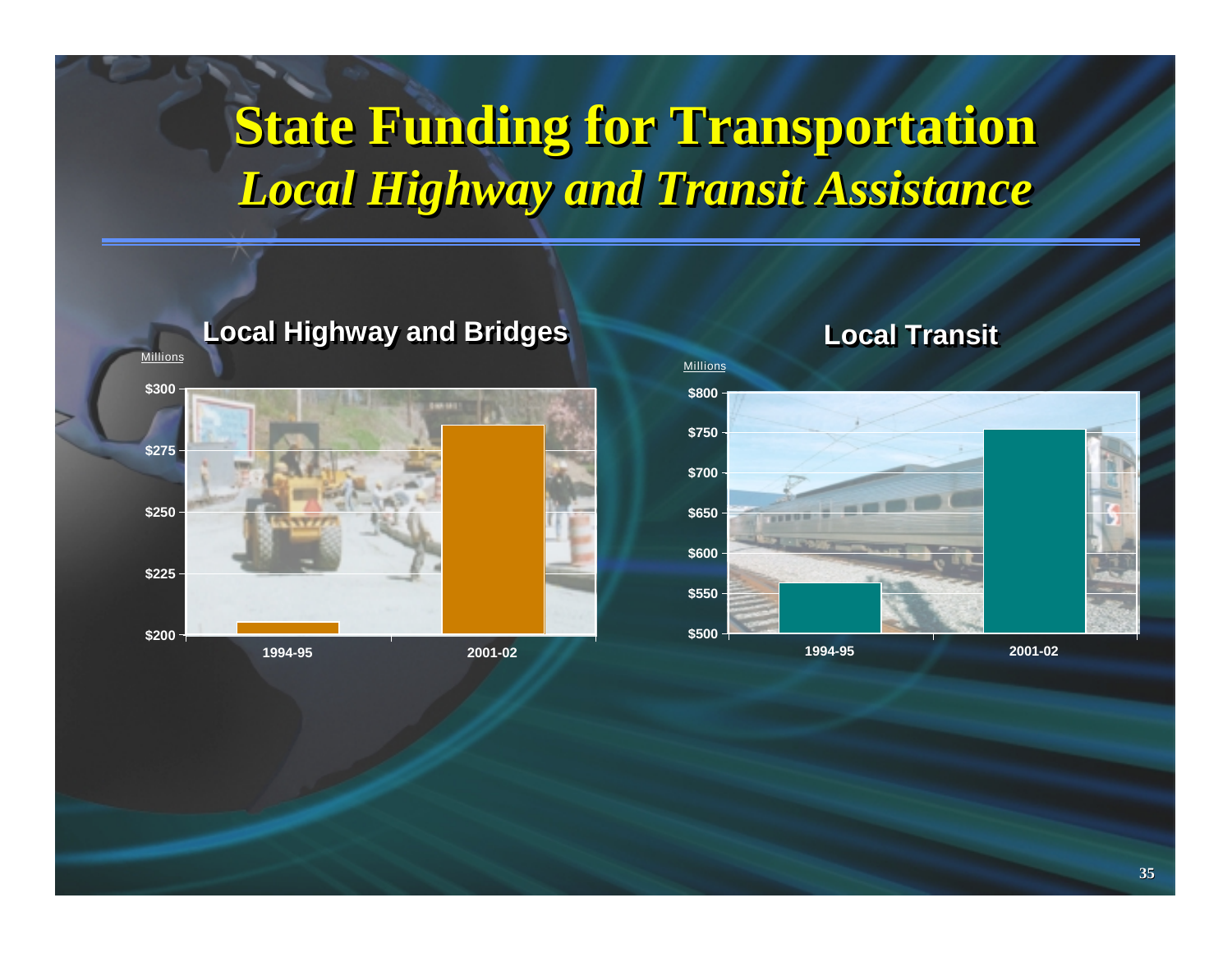**The New Pennsylvania The New Pennsylvania The New Pennsylvania** *A Record of Fiscal Discipline A Record of Fiscal Discipline A Record of Fiscal Discipline*

 $\blacktriangledown$  **Unprecedented seven consecutive years of tax cuts. Unprecedented seven consecutive years of tax cuts. Unprecedented seven consecutive years of cuts.**  $\checkmark$ 

 $**V**$  **Reduced spending growth.** 

 $\checkmark$ 

 $\checkmark$ 

 $\blacktriangledown$ 

 $\checkmark$ 

**8** Record balance in the Rainy Day Fund - nearly \$1.3 billion. **nearly \$1.3 billion. nearly \$1.3 billion.**

 $\checkmark$ **Y** No short-term note borrowings for three consecutive years.  $\checkmark$ 

 $\checkmark$  **Bond rating upgrades and financial management awards. Bond rating upgrades and financial management awards. Bond rating upgrades and financial management awards.**  $\checkmark$